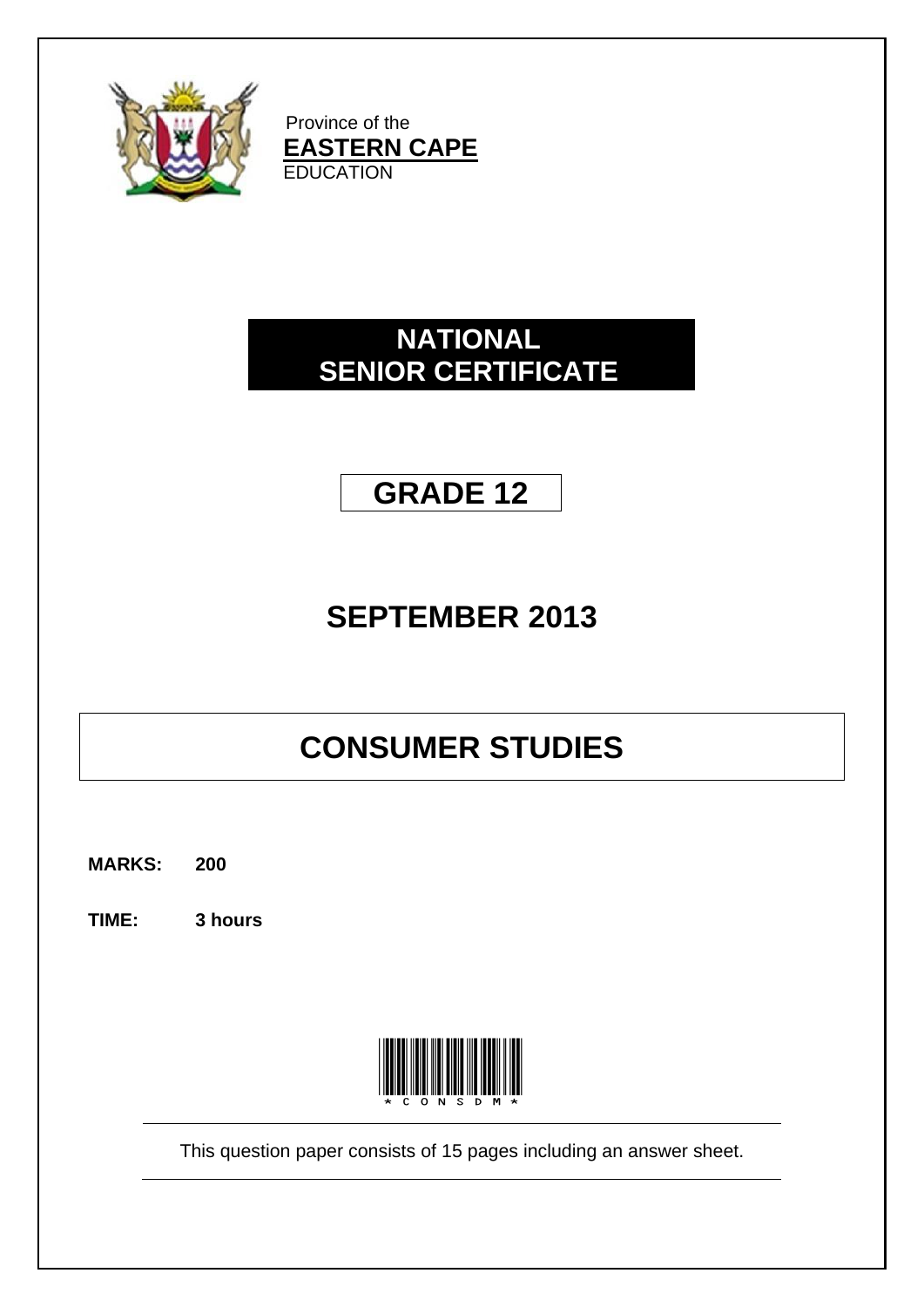### **INSTRUCTIONS AND INFORMATION**

1. This question paper consists of FIVE sections.

| <b>SECTION</b>                               | <b>MARKS</b> | <b>TIME</b><br>(MINUTES) |
|----------------------------------------------|--------------|--------------------------|
| A: Short questions                           | 40           | 20                       |
| <b>B:</b> Food and Nutrition                 | 40           | 40                       |
| C: Clothing                                  | 40           | 40                       |
| D: Housing and Household Equipment           | 40           | 40                       |
| E: Theory of Production and Entrepreneurship | 40           | 40                       |
| <b>TOTAL</b>                                 | 200          | 180                      |

- 2. All sections are COMPULSORY.
- 3. Answer SECTION A on the attached ANSWER SHEET and place it in your ANSWER BOOK.
- 4. Number the answers correctly according to the numbering system used in this question paper.
- 5. Start EACH question on a NEW page.
- 6. A calculator may be used.
- 7. Pay attention to spelling and sentence construction.
- 8. Write in blue or black ink only.
- 9. Write neatly and legibly.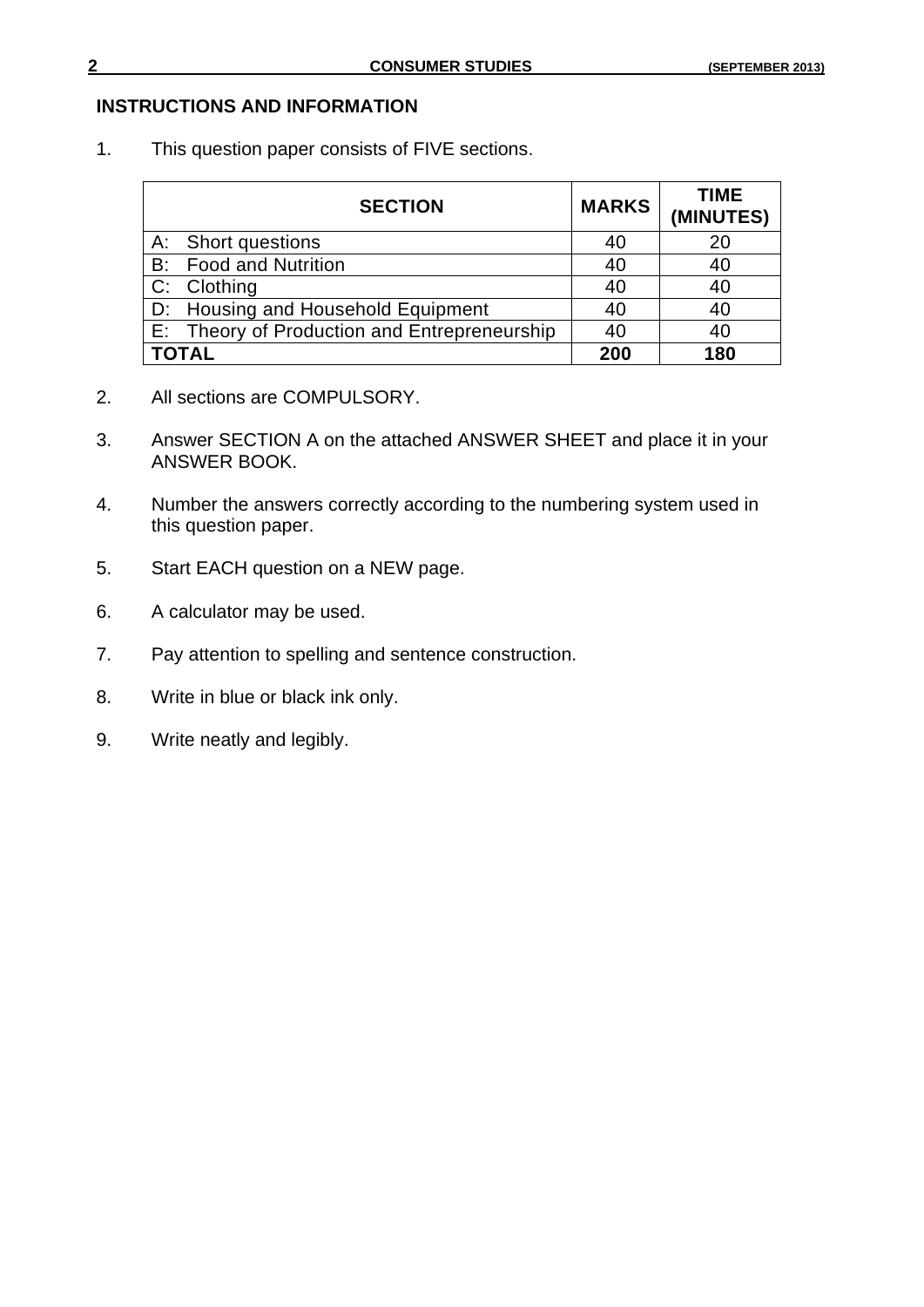### **SECTION A**

### **QUESTION 1**

1.1 Various possible options are provided as answers to the following questions. Choose the answer and make a cross (X) in the block (A–D) next to the question number (1.1.1–1.1.21) on the ANSWER SHEET. NO MARKS will be awarded if more than ONE cross (X) appears for an answer.

| .<br>$  -$ |  |  |
|------------|--|--|

- 1.1.1 The consumer organisation below does not investigate complaints, but will refer consumers to the appropriate organisation or body:
	- A South African Consumer Union
	- B National Consumer Forum
	- C Small Claims Court
	- D South African Bureau of Standards (1)
- 1.1.2 When a consumer is not satisfied with a product, who will be the first port of call?
	- A The Small Claims Court
	- B A consumer organisation
	- C The place where the product was bought
	- D The manufacturer of the product (1)
- 1.1.3 When a consumer wants to complain about a food label, the following institution can be contacted:
	- A South African Bureau of Standards
	- B Department of Health
	- C Competition Commission
	- D Press Ombudsman (1) (1)

### 1.1.4 Which body collects taxes on behalf of the government?

- A National Consumer Forum B Department of Finance
- C South African Bureau of Standards
- D South African Revenue Services (1)
- 1.1.5 Select the bread that is exempted from VAT.
	- A Brown bread
	- B Seed bread
	- C White bread
	- D Whole-wheat bread (1)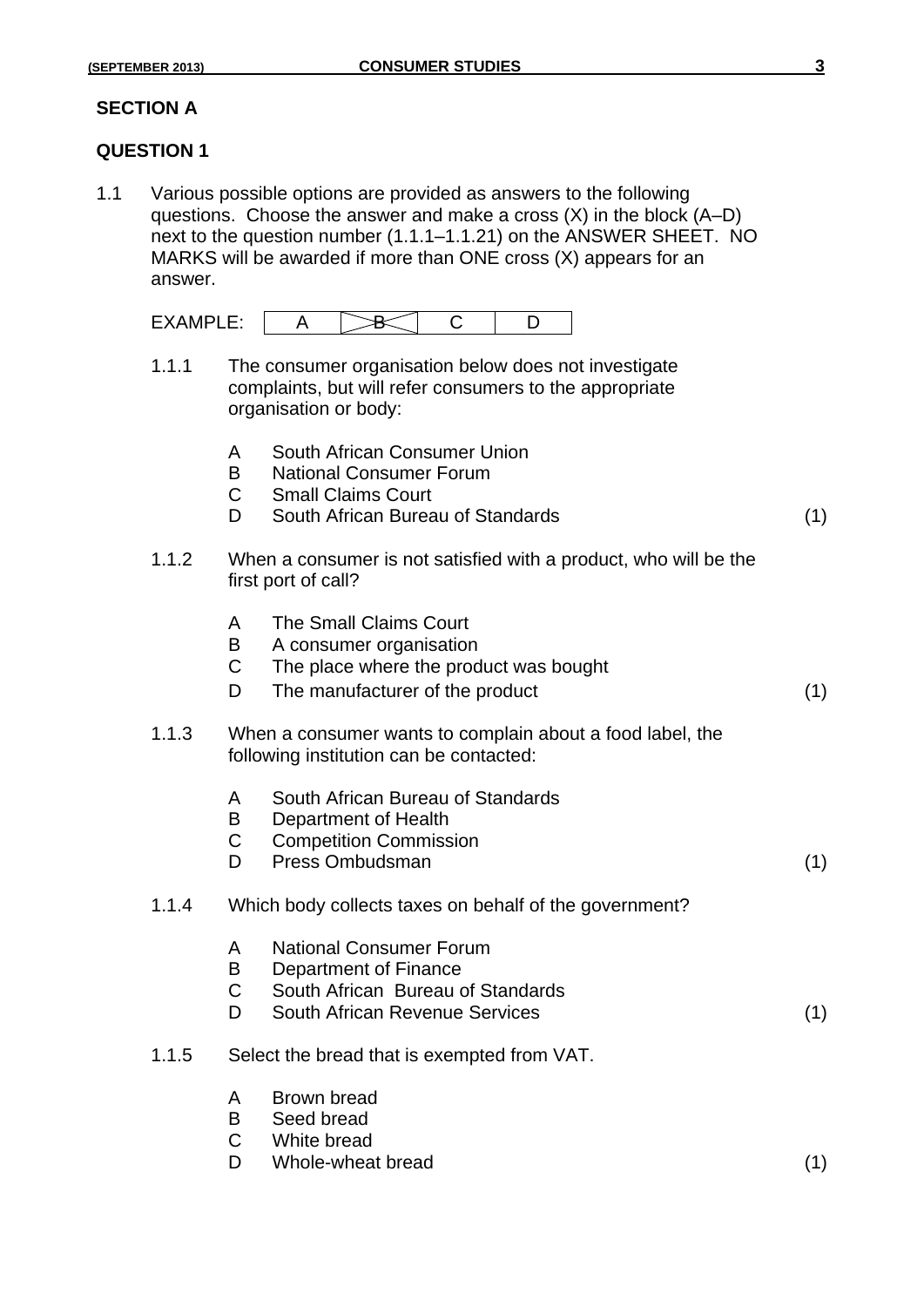- 1.1.6 A psychological disorder characterised by self-starvation, loss of appetite and extreme loss of weight is known as …
	- A HIV/Aids.
	- B anorexia nervosa.
	- C bulimia.
	- D osteoporosis. (1)
	- 1.1.7 When suffering from anaemia, which nutrient is known to promote the absorption of dietary iron and can subsequently contribute to an improved iron status?
		- A Vitamin A
		- $B$  Vitamin  $B_1$
		- C Vitamin C
		- D Vitamin D (1)
	- 1.1.8 The best iron-rich food products that play a role in supplying iron are …
		- A oranges and guavas.
		- B liver and red meat.
		- C spinach and raisins.
		- D eggs and nuts. (1)
	- 1.1.9 The following dietary guideline is the most important for people suffering from hypertension.
		- A Make starchy foods the basis of most meals.
		- B Drink clean, safe water.
		- C Use sugar sparingly and not unnecessarily between meals.
		- D Use salt sparingly. (1)
- 1.1.10 Identify the foods that contain common allergens:
	- A Bread, milk and nuts
	- B Soya, milk and eggs
	- C Bread, meat and eggs
	- D Rice, nuts and soya (2)
- 1.1.11 According to the new labelling legislation, it is compulsory that the following information appear on the label of a packet of biscuits.
	- 1. Name and physical address of the manufacturer, importer or seller
	- 2. Instructions for use
	- 3. List of ingredients
	- 4. Instructions for storage
	- A 1 and 2
	- B 1 and 3
	- $C$  2 and 4
	- D  $3$  and  $4$  (2)
-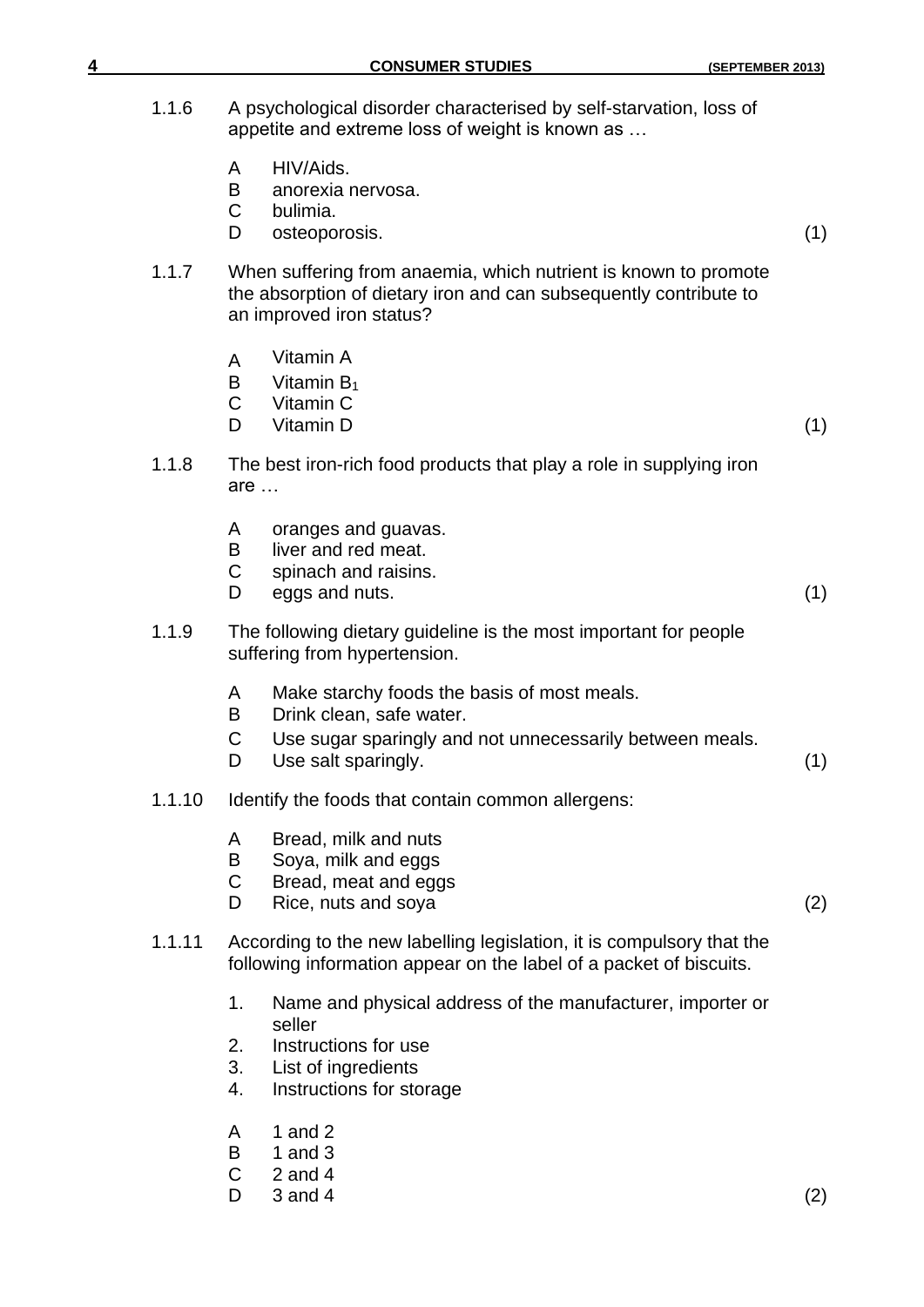- 1.1.12 Clothes will go on sale during this phase of the fashion cycle.
	- A Innovation
	- B Decline
	- C Peak
	- D Rise (1)
- 1.1.13 The term '*silhouette*' refers to …
	- A the outline of a garment.
	- B a new garment style that is worn by a few fashion leaders.
	- C individual differences in a style.
	- D the general direction that a fashion trend takes. (1)
- 1.1.14 Haute couture is when …
	- A fashion is extreme and is popular for a short time.
	- B fashion styles are elegant and remain popular for a long time.
	- C fashion is generally accepted by everybody.
	- D fashion styles are unique and worn by a small group of people. (1)
- 1.1.15 Do's for a professional look:
	- 1. Any jewellery and accessories are acceptable.
	- 2. Wear only neutral colours.
	- 3. Clothes should fit well and comfortably.
	- 4. Have an overall groomed look.
	- 5. Wear only clothes according to the season.
	- A 1 and 5
	- $B = 4$  and 5
	- $C = 3$  and 4
	- D  $1$  and 2 (2)

- 1.1.16 Advantages of corporate clothing:
	- 1. Reflect your individuality.
	- 2. A picture of yourself.
	- 3. A sense of self-worth.
	- 4. Project the image of the company.
	- 5. Send a positive message to the employee.
	- 6. Feel part of the workers.
	- A 1, 3 and 5
	- B 2, 4 and 6
	- $C = 1, 2$  and 3
	- $D = 4, 5 \text{ and } 6$  (2)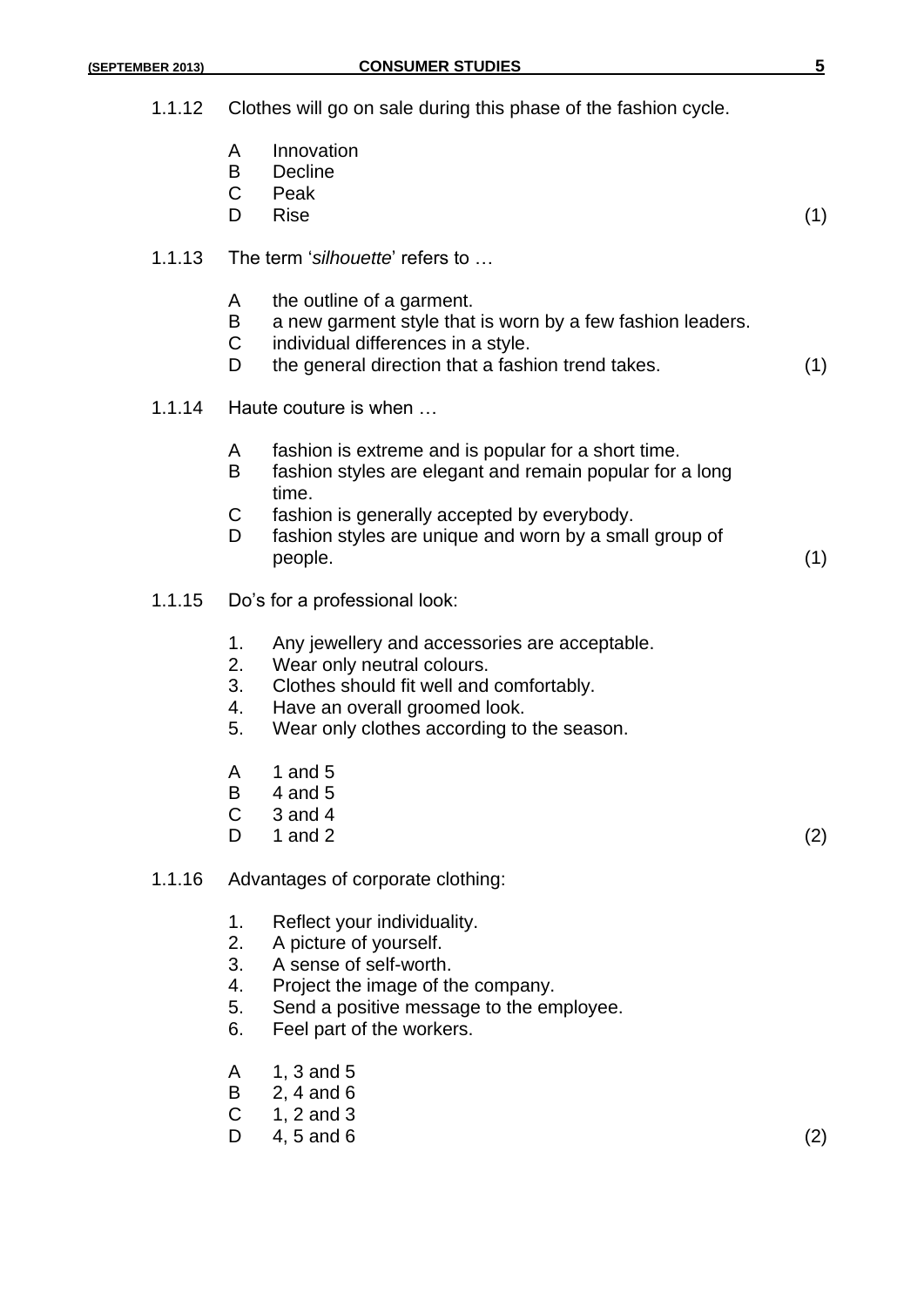- 1.1.17 Sectional title …
	- A comes into effect when a group of houses share a plot of land.
	- B is when one person owns the development.
	- C is a co-operative ownership.
	- D means that a person does not own the property. (1)
- 1.1.18 Select the combination of fees that needs to be paid towards the registration of a property into the buyer's name:
	- 1. Conveyance fee
	- 2. Bond registration costs
	- 3. Inspection fee
	- 4. Transfer duty
	- 5. Deeds Office fees.
	- 6. Commission.
	- A 1, 2 and 4
	- B 2, 3 and 6
	- $C = 1, 4$  and  $5$
	- $D = 3, 5 \text{ and } 6$  (2)

- 1.1.19 When drawing up a contract for a builder, make sure you include the following:
	- 1. Details of the house plan.
	- 2. Building specifications.
	- 3. Transfer fees.
	- 4. Completion date.
	- 5. Your qualifications for the home loan.
	- A 1, 3 and 4
	- B 2, 3 and 4
	- $C = 1, 3$  and 5
	- $D = 1, 2 \text{ and } 4$  (2)
- 1.1.20 The following principle is important in stock control and storage procedures:
	- A Adhering to specifications.
	- B Economical use of human resources.
	- C First in, first out.
	- D Quality of packaging. (1)
- 1.1.21 The additional costs that a business has to pay in order to keep the business in operation is called …
	- A overheads.
	- B budgeting.
	- C capital expenses.
	- D costing. (1)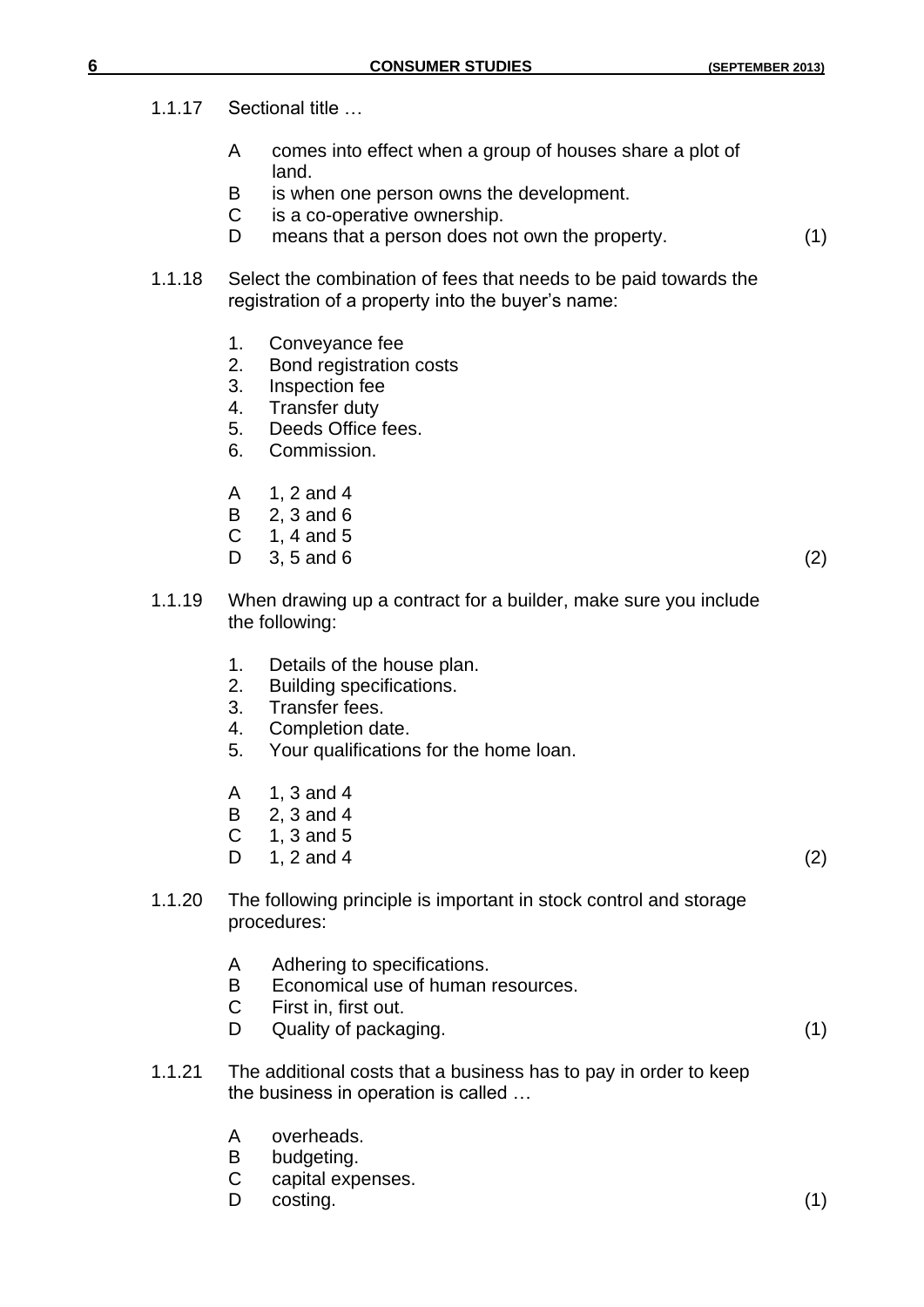1.2 Choose a description from COLUMN B that matches a term in COLUMN A. Make a cross (X) in the block (A–F) next to the question number (1.2.1–1.2.5) on the attached ANSWER SHEET.

|       | <b>COLUMN A</b>          |    | <b>COLUMN B</b>                                                                              |
|-------|--------------------------|----|----------------------------------------------------------------------------------------------|
|       | Tax                      |    | <b>Description</b>                                                                           |
| 1.2.1 | Pay As You Earn          | A  | Minimum income tax paid by<br>employees earning up to R60 000,00<br>per year                 |
| 1.2.2 | Excise duty              | B  | Tax paid on the profit made when an<br>asset is sold                                         |
| 1.2.3 | <b>Provisional Tax</b>   | С  | Tax that is deducted by the employer<br>when employees earn more than<br>R60 000,00 per year |
| 1.2.4 | <b>Estate Duty</b>       | D  | Tax paid by people with income other<br>than salaries                                        |
| 1.2.5 | <b>Capital Gains Tax</b> | E. | Tax levied on alcohol and tobacco<br>products                                                |
|       |                          | F  | Tax payable after someone's death<br>(5 x 1)                                                 |

- 1.3 Choose the correct word/term from the answer in brackets for each of the following descriptions. Write only the word/term next to the question number (1.3.1–1.3.4) on the attached ANSWER SHEET.
	- 1.3.1 (Title Deeds/Deeds of Sale) is the legal document issued by the Registrar Deeds that proves that the buyer is now the legal owner of the property
	- 1.3.2 (Transfer Duty/Deed of Transfer) is the government tax that is imposed on the property when the ownership of the property is transferred to the buyer
	- 1.3.3 (Lease/Subsidy) is the agreement between the landlord and a tenant
	- 1.3.4 (Transferring attorney/Bond attorney) is a qualified lawyer who conducts the process of transfer and the signing of all documents

 $(4 \times 1)$  (4)

 $(5)$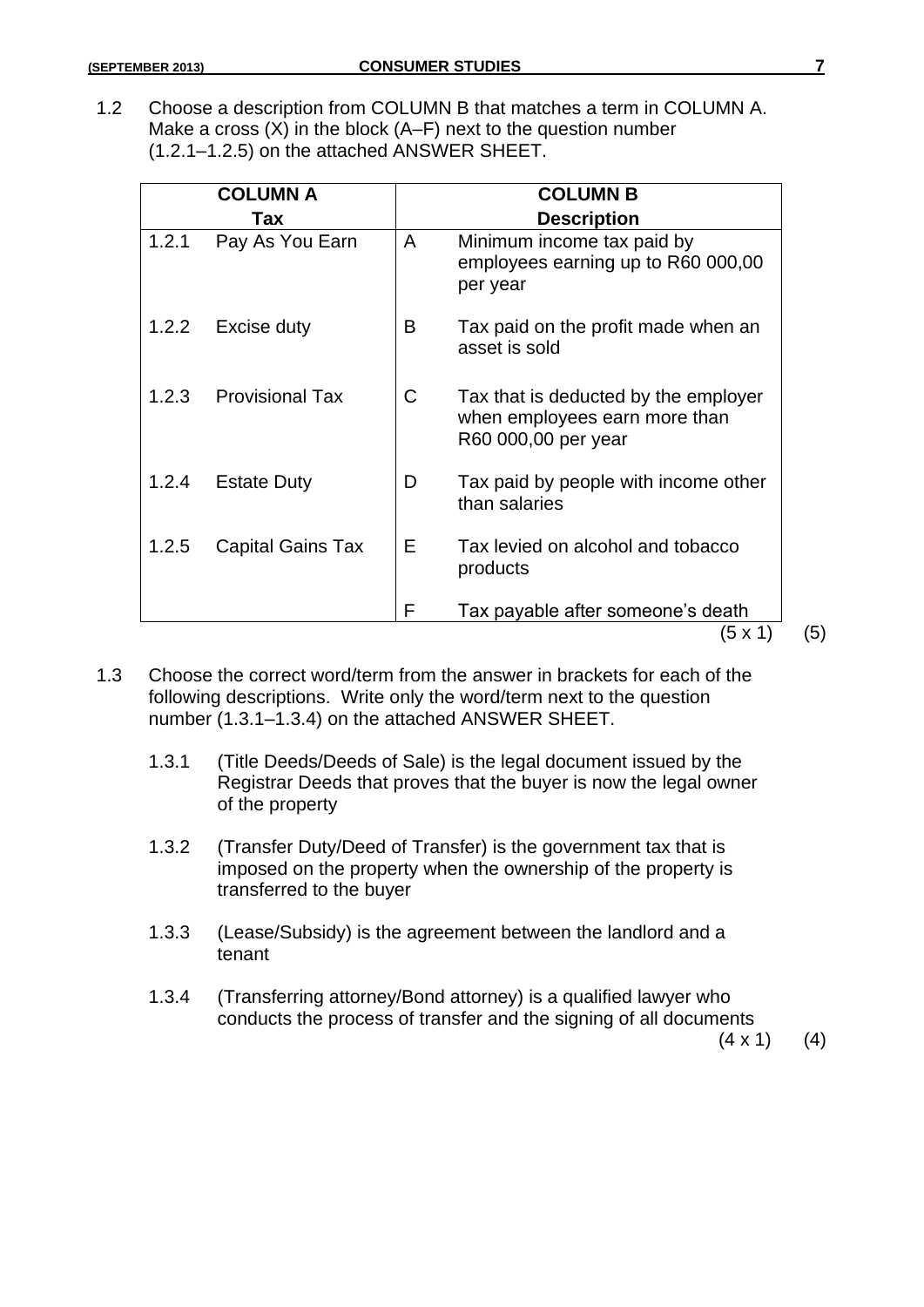- 1.4 Re-arrange the following steps in wardrobe planning in their correct sequence. Write the correct sequence of the steps listed below by using the letters (A–D) in the appropriate spaces on the answer sheet.
	- A Examination of available resources
	- B Evaluation of existing wardrobe inventory
	- C Planning the working wardrobe
	- D Needs analysis

 $(4 \times 1)$  (4)

### **TOTAL SECTION A: 40**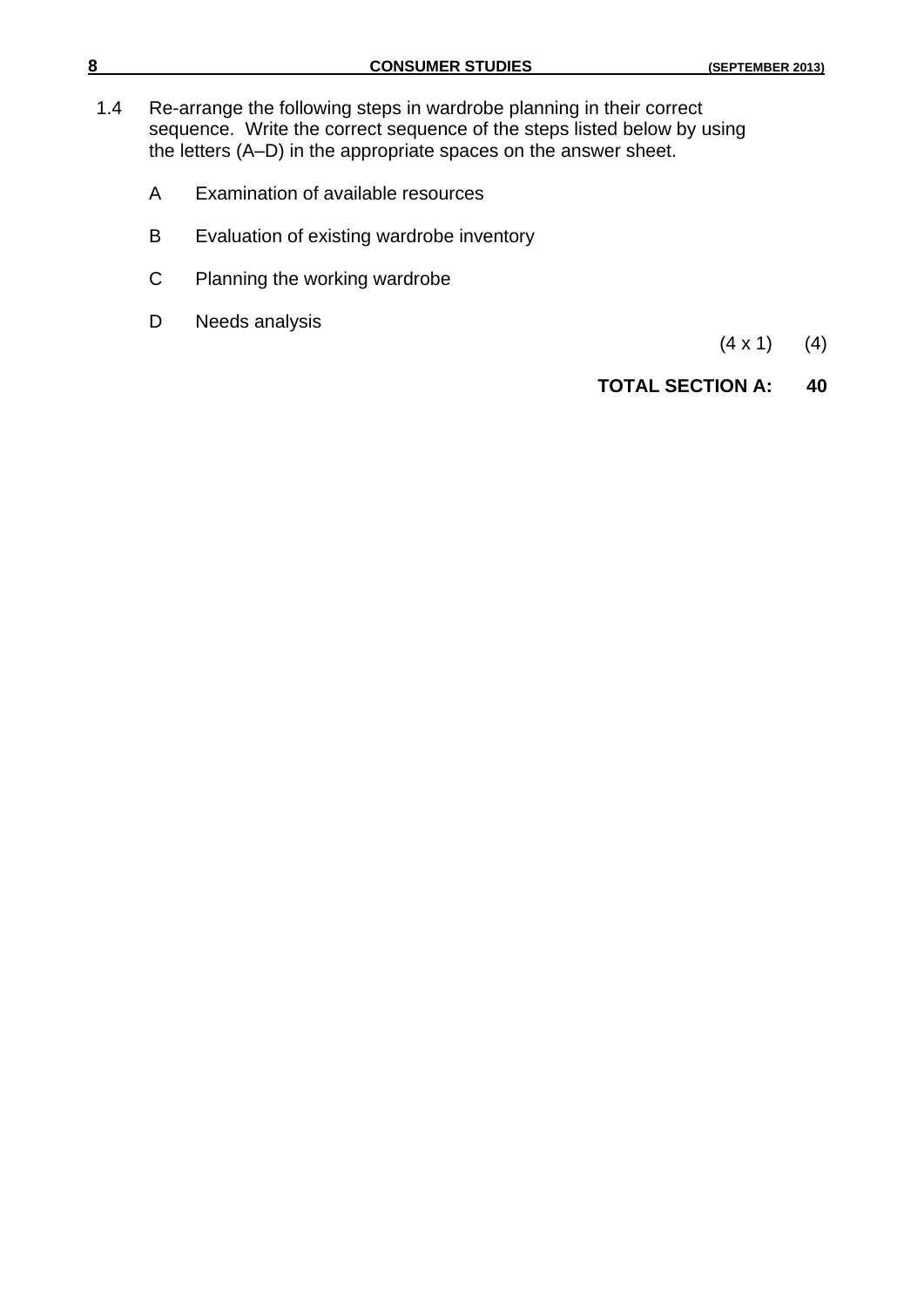### **SECTION B: FOOD AND NUTRITION**

### **QUESTION 2**

2.1 Read the following scenario and answer the questions that follow.

Sanchia is a 32-year-old and is feeling tired most of the time. She noticed that she is thirsty more often than usual and urinates more frequently. She lost a couple of kilograms over the past few months without trying to lose weight.

- 2.1.1 Identify the health-related condition. (2)
- 2.1.2 Explain why Sanchia is experiencing the symptoms mentioned in the scenario. (6)
- 2.1.3 Select the food from the following list that would be the best choice for a mid-morning snack for Sanchia. Explain the reason for your choice.

Food Sanchia can choose from:

- Bran muffin with low-fat cheese.
- Provita with low-fat cheese.
- Rye bread with low-fat cheese.
- White bread with low-fat cheese. (4)
- 2.2 Parmalat recently released 'EasyGest' a low fat, lactose free milk.



Would this milk be suitable for a person suffering from milk intolerance or a milk allergy? Explain your choice. (4)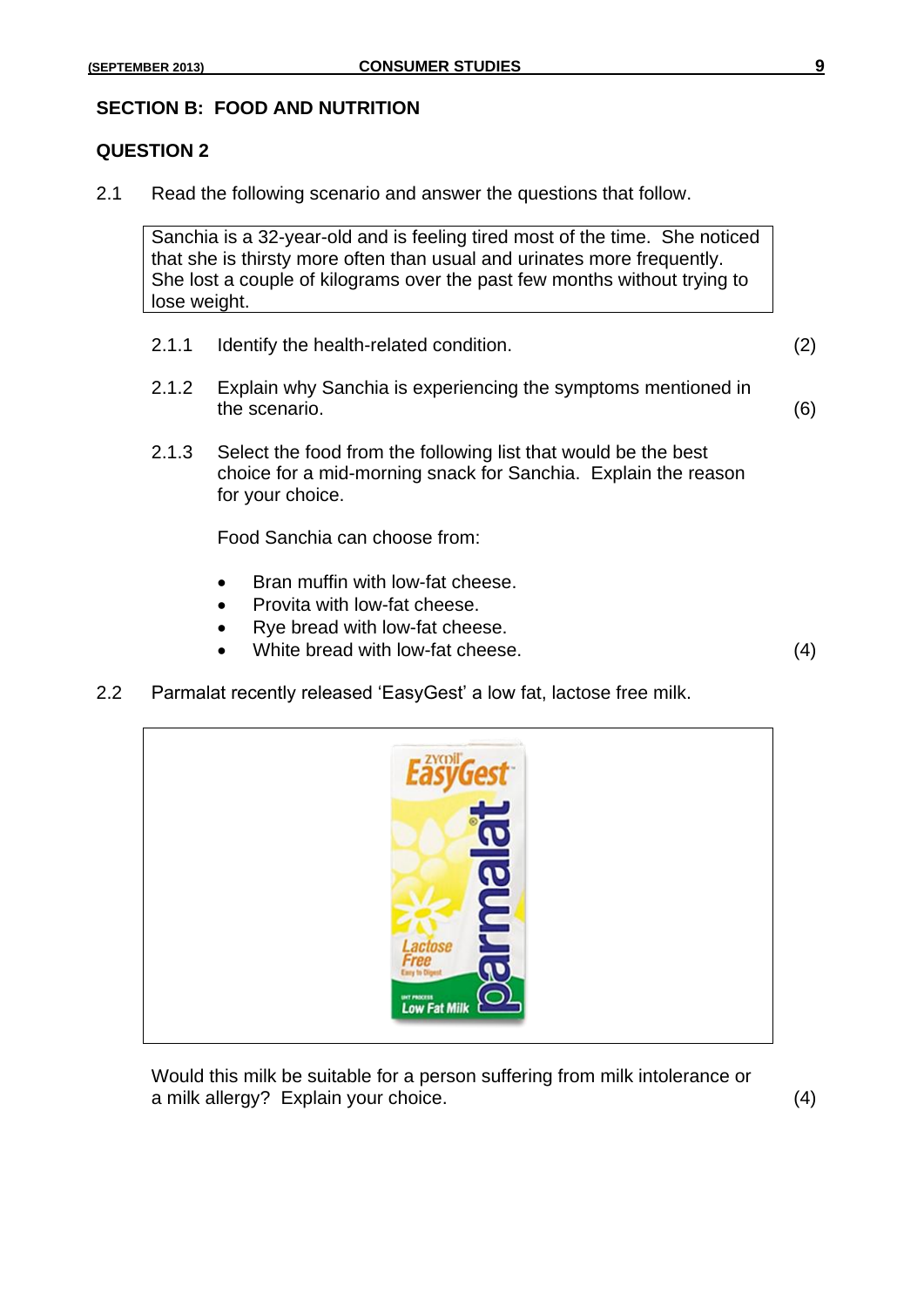2.3 Read the following extract from HIV/Aids and nutrition, published by *Health24,* on 29 May 2009 and answer the questions that follow.

Nutrition is an important health issue for everyone, but particularly for people living with HIV/Aids. Eating healthily and maintaining your proper weight strengthen the immune system, making it better able to slow the progression of HIV to Aids and fight opportunistic diseases.

2.3.1 What does the acronym Aids stand for? (2)

- 2.3.2 | "Eating healthily and maintaining your proper weight strengthen the immune system."
	- (a) List TWO anti-oxidant vitamins that play an important role to maintain a healthy immune system.
	- (b) Give ONE example of a fruit that is a good source for each of these vitamins.

Tabulate your answer as follows:

| (a) Vitamins | (b) Fruit (Sources) |
|--------------|---------------------|
|              |                     |
|              |                     |

 $(2 \times 2)$  (4)

### 2.4 Osteoporosis

|     |        | <b>TOTAL SECTION B:</b>                                                                                                                           | 40  |
|-----|--------|---------------------------------------------------------------------------------------------------------------------------------------------------|-----|
| 2.5 | items. | A young worker has a high blood cholesterol level. Propose a suitable<br>high-fibre and low-fat packed lunch for him. Motivate the choice of FOUR | (6) |
|     | 2.4.3  | List TWO minerals salts/elements that play an important function<br>with osteoporosis.                                                            | (2) |
|     | 2.4.2  | Why does osteoporosis mainly affect the aged?                                                                                                     | (4) |
|     | 2.4.1  | Explain what 'osteoporosis' is and the effect it has on the body.                                                                                 | (4) |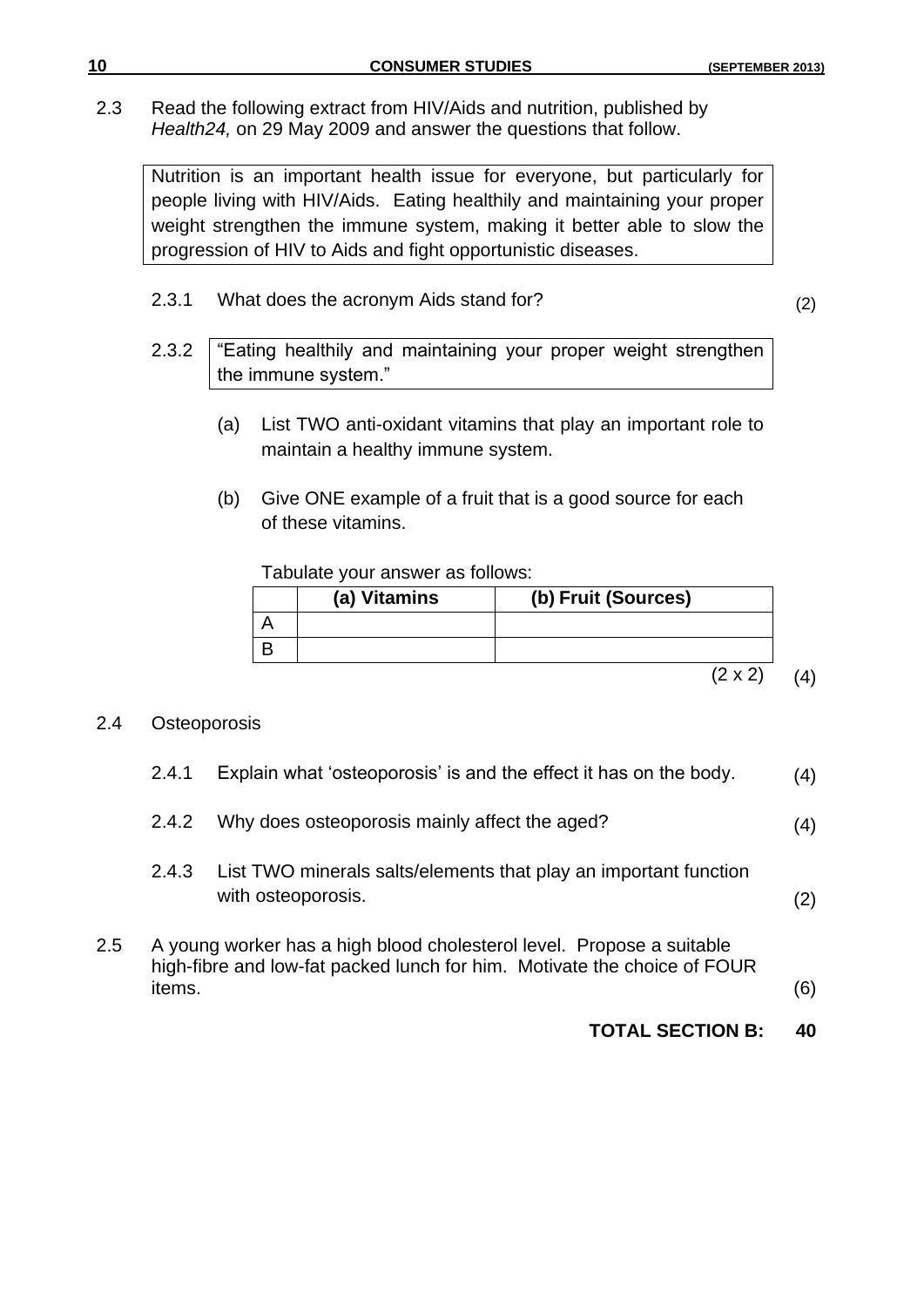### **QUESTION 3**

3.1 Explain the following terms:

|             | 3.1.1 Fashion | (2) |
|-------------|---------------|-----|
| 3.1.2 Style |               | (2) |

- 3.2 After Grade 12 you have to go for an interview for a white collar career. Describe giving reasons how/why you would need to dress in a certain way. (4)
- 3.3 Explain the meaning of each of the following graphs that represent fashion cycles.

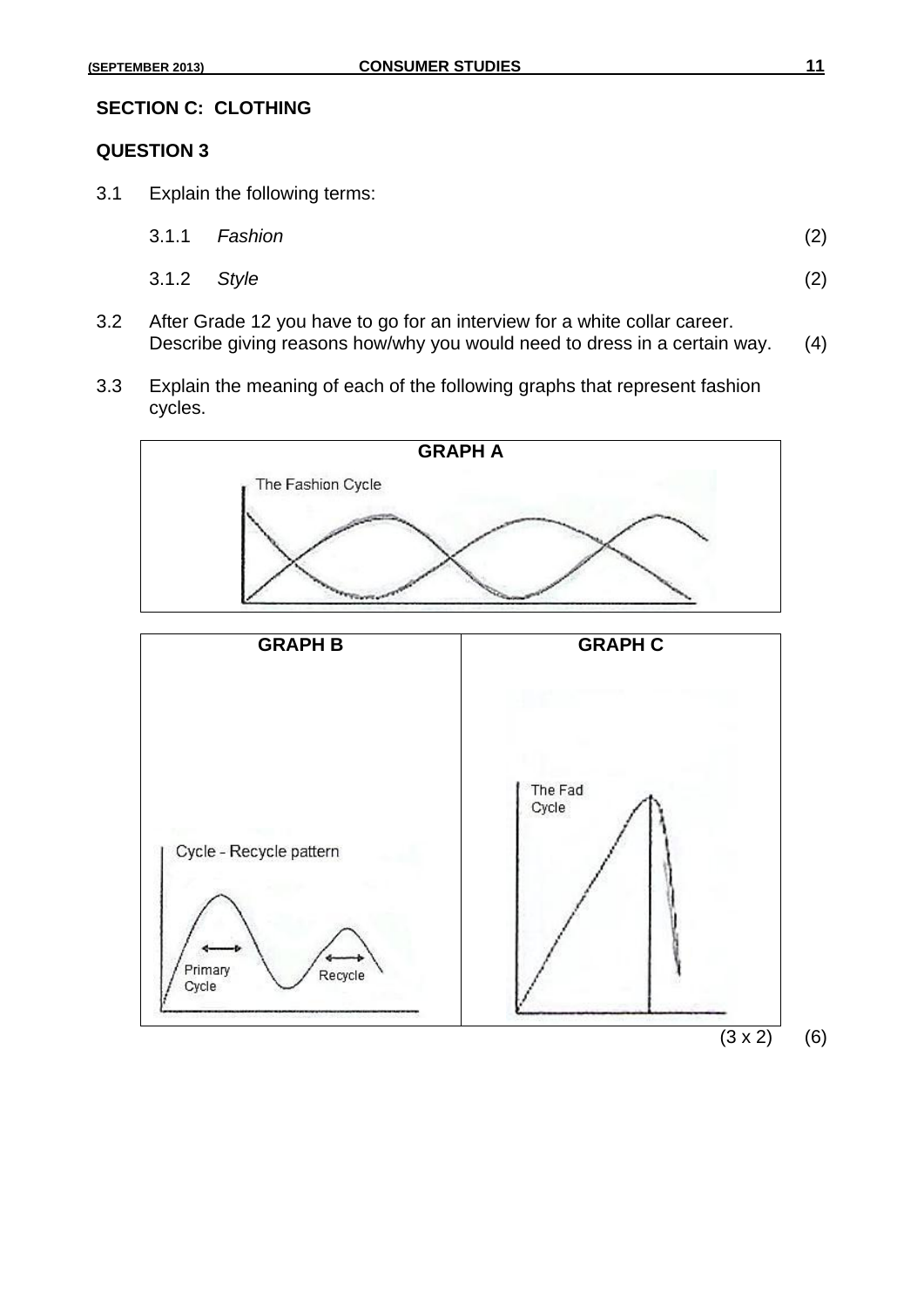3.4 Study the FOUR pictures and answer the questions that follow.



- 3.4.1 Identify the most classic knitwear. Give THREE reasons for your choice. (4)
- 3.4.2 Select the knitwear that would be most suitable for a woman to wear to a formal, work-related function in the evening and give THREE reasons for your choice. (4)
	-
- 3.5 Study the FOUR pictures below and answer the questions that follow.

| Black and grey (check) | Grey (fine check) | White (plain) | Light blue (plain)    |
|------------------------|-------------------|---------------|-----------------------|
| Wool                   | 100% cotton       | 100% cotton   | 50% cotton, 50% linen |

- 3.5.1 Select the shirt that would be the best choice as one item for a basic wardrobe for a professional young male. Give THREE reasons for your choice. (4)
- 3.5.2 You have selected ONE shirt as an item for a basic working wardrobe for a professional young male in QUESTION 3.5.1. The young man has a pair of black shoes. Suggest FOUR other fundamental items for this man's wardrobe. The items must not be any of the shirts in the picture. (4)
- 3.6 Critically evaluate the following statement.

People with a good self-esteem may not feel the need to wear brand labels. (10)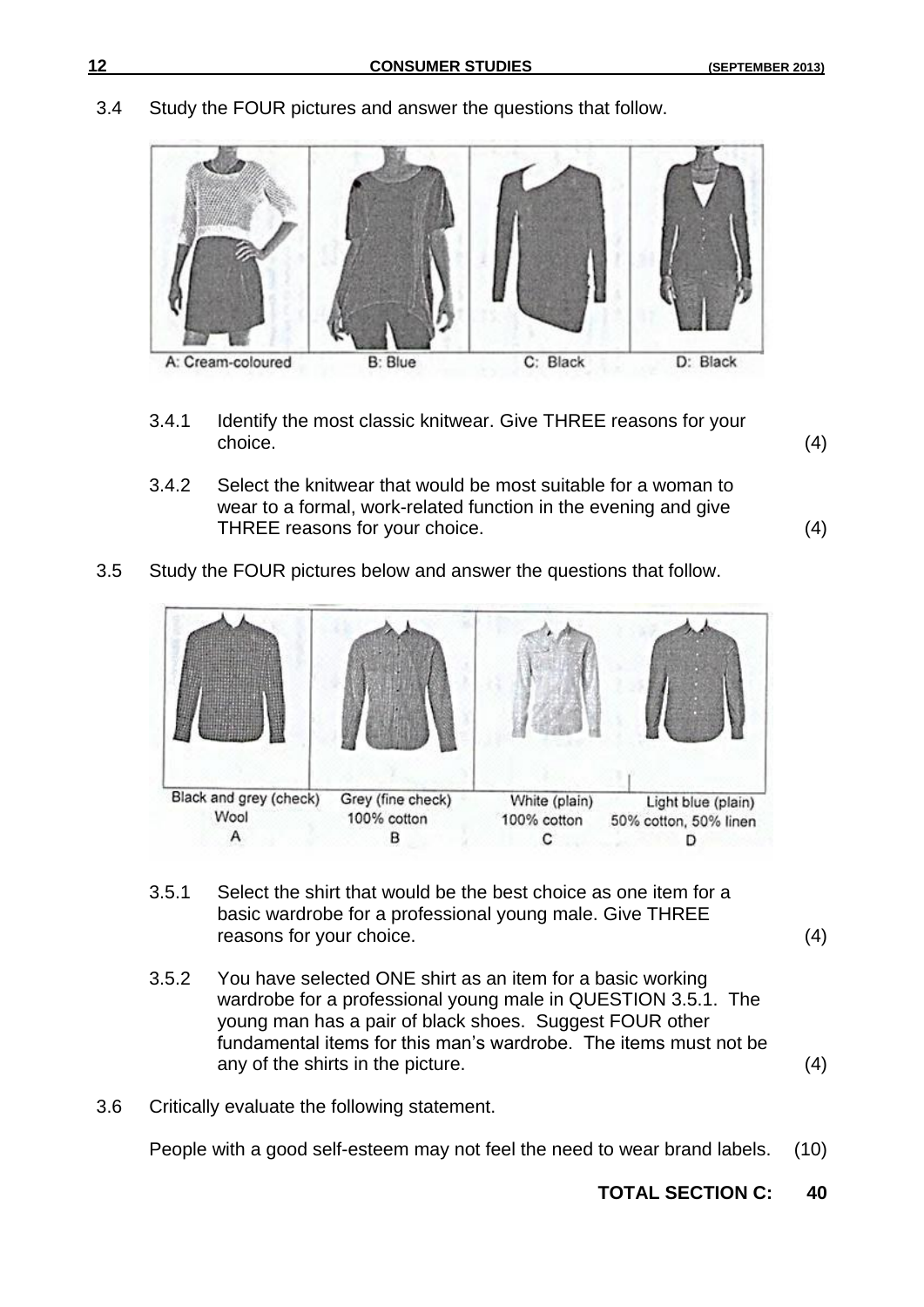### **SECTION D: HOUSING AND HOUSEHOLD EQUIPMENT**

### **QUESTION 4**

4.1 Explain the following terms:

|     | 4.1.1 | Mandate                                                                                                                                                                                                                                                        |                      | (2) |
|-----|-------|----------------------------------------------------------------------------------------------------------------------------------------------------------------------------------------------------------------------------------------------------------------|----------------------|-----|
|     | 4.1.2 | Deeds Office fees                                                                                                                                                                                                                                              |                      | (2) |
| 4.2 |       | "Location" is the advice of financial advisors and property experts alike.                                                                                                                                                                                     |                      |     |
|     |       | Motivate this statement by justifying the importance of the location of a<br>house you are planning to buy.                                                                                                                                                    |                      | (4) |
| 4.3 |       | Explain the role of the estate agent to the seller of a property.                                                                                                                                                                                              |                      | (4) |
| 4.4 |       | List THREE responsibilities of owning a home.                                                                                                                                                                                                                  |                      | (3) |
| 4.5 |       | Point out the advantages of renting a home in this current market.                                                                                                                                                                                             |                      | (4) |
| 4.6 |       | Read the following scenario and answer the questions that follow.                                                                                                                                                                                              |                      |     |
|     |       | Tshpo is a young working adult who has moved into a townhouse with a<br>garden. He enjoys gardening and entertaining friends.                                                                                                                                  |                      |     |
|     |       | Tshpo took his clothes to a nearby laundry for the past few months, but<br>found that it is very time-consuming and expensive. He decided that he<br>needed to buy his own washing machine, but he does not have a credit<br>card or enough money to pay cash. |                      |     |
|     | 4.6.1 | Suggest a type of transaction that would be most suitable for<br>Tshpo to acquire the washing machine.                                                                                                                                                         |                      | (2) |
|     | 4.6.2 | List THREE advantages and THREE disadvantages of this type<br>of transaction for Tshpo.                                                                                                                                                                        |                      |     |
|     |       | Tabulate your answer as follows:                                                                                                                                                                                                                               |                      |     |
|     |       | <b>Advantages</b>                                                                                                                                                                                                                                              | <b>Disadvantages</b> |     |
|     |       | (3)                                                                                                                                                                                                                                                            | (3)                  | (6) |
|     | 4.6.3 | The washing machine has a "3-year guarantee". Explain what<br>this guarantee means.                                                                                                                                                                            |                      | (3) |
|     | 4.6.4 | There are many ways in which we as individual can reduce our<br>carbon footprint and thus help reduce the effects of global<br>warming.                                                                                                                        |                      |     |

Formulate and explain a set of criteria in order to make a sensible eco-friendly choice when purchasing an automatic washing machine.  $(5 \times 2)$  (10)

**TOTAL SECTION D: 40**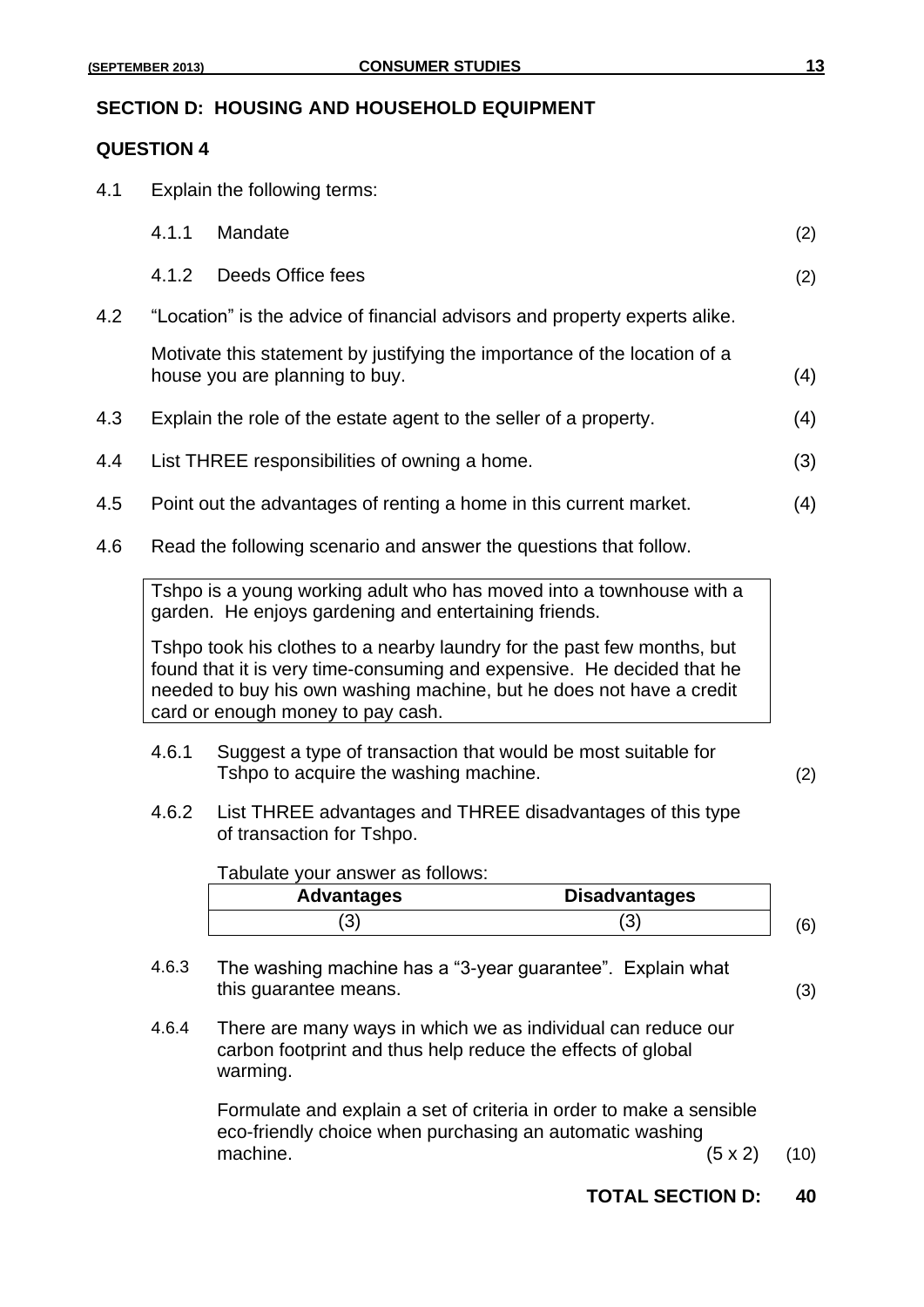### **SECTION E: THEORY OF PRODUCTION AND MARKETING OF FOOD, CLOTHING AND SOFT FURNISHING**

### **QUESTION 5**

5.1 Explain the following:

|     |            | <b>TOTAL SECTION E:</b>                                                                                                                                                                                                                                                                                                                                                                                                                                                                                                                                                                                                                                                                              |                | 40  |
|-----|------------|------------------------------------------------------------------------------------------------------------------------------------------------------------------------------------------------------------------------------------------------------------------------------------------------------------------------------------------------------------------------------------------------------------------------------------------------------------------------------------------------------------------------------------------------------------------------------------------------------------------------------------------------------------------------------------------------------|----------------|-----|
|     | 5.5.5      | Identify from the scenario FOUR possible reasons why Rubena's<br>business is successful.                                                                                                                                                                                                                                                                                                                                                                                                                                                                                                                                                                                                             | $(4 \times 2)$ | (8) |
|     | 5.5.4      | Rubena's profit margin is 70%. Calculate the selling price of ONE<br>cupcake if the production cost for a batch of 24 cupcakes is R40,00.<br>Show all calculations.                                                                                                                                                                                                                                                                                                                                                                                                                                                                                                                                  |                | (4) |
|     | 5.5.3      | Identify from the scenario FOUR human resources that Rubena has<br>to help her producing good quality products.                                                                                                                                                                                                                                                                                                                                                                                                                                                                                                                                                                                      |                | (4) |
|     | 5.5.2      | Evaluate the suitability of the name that Rubena has chosen for her<br>business.                                                                                                                                                                                                                                                                                                                                                                                                                                                                                                                                                                                                                     |                | (5) |
|     | 5.5.1      | Rubena did market research and then decided to bake cupcakes for<br>parties. Why is it important to do market research before starting a<br>business?                                                                                                                                                                                                                                                                                                                                                                                                                                                                                                                                                |                | (3) |
|     |            | After six months, her business has grown so much that she needed to employ<br>two other people to help with the baking three times a week.                                                                                                                                                                                                                                                                                                                                                                                                                                                                                                                                                           |                |     |
|     |            | Rubena is a young adult who attends evening classes at the university. She<br>needs money to pay for her studies and other expenses. Rubena lives with<br>her parents and they agreed that she should run her business from their<br>home during the day. She is very creative and enjoys baking. Rubena did<br>market research and found that there was a need for unique cupcakes. To<br>improve her skills she attended a cake decorating course. Her grandfather<br>gave her some money to start her business. She used the money to buy<br>kitchen equipment and raw materials. Her business is called "Cupcakes by<br>Design". She advertises the cupcakes in the local newspaper once a week. |                |     |
| 5.5 |            | Read the following scenario and answer the questions that follow.                                                                                                                                                                                                                                                                                                                                                                                                                                                                                                                                                                                                                                    |                |     |
| 5.4 |            | The labour laws make it difficult to dismiss a worker or employee. Identify<br>FIVE aspects that should be included in an employment contract which<br>benefits both employer and employee.                                                                                                                                                                                                                                                                                                                                                                                                                                                                                                          |                | (5) |
| 5.3 | the staff. | Name THREE aspects to consider when planning production schedules for                                                                                                                                                                                                                                                                                                                                                                                                                                                                                                                                                                                                                                |                | (3) |
| 5.2 |            | Discuss the importance of selecting the correct equipment for the task and<br>the impact on producing a quality and profitable product.                                                                                                                                                                                                                                                                                                                                                                                                                                                                                                                                                              |                | (4) |
|     | 5.1.2      | Pricing                                                                                                                                                                                                                                                                                                                                                                                                                                                                                                                                                                                                                                                                                              |                | (2) |
|     | 5.1.1      | Target group                                                                                                                                                                                                                                                                                                                                                                                                                                                                                                                                                                                                                                                                                         |                | (2) |

**GRAND TOTAL: 200**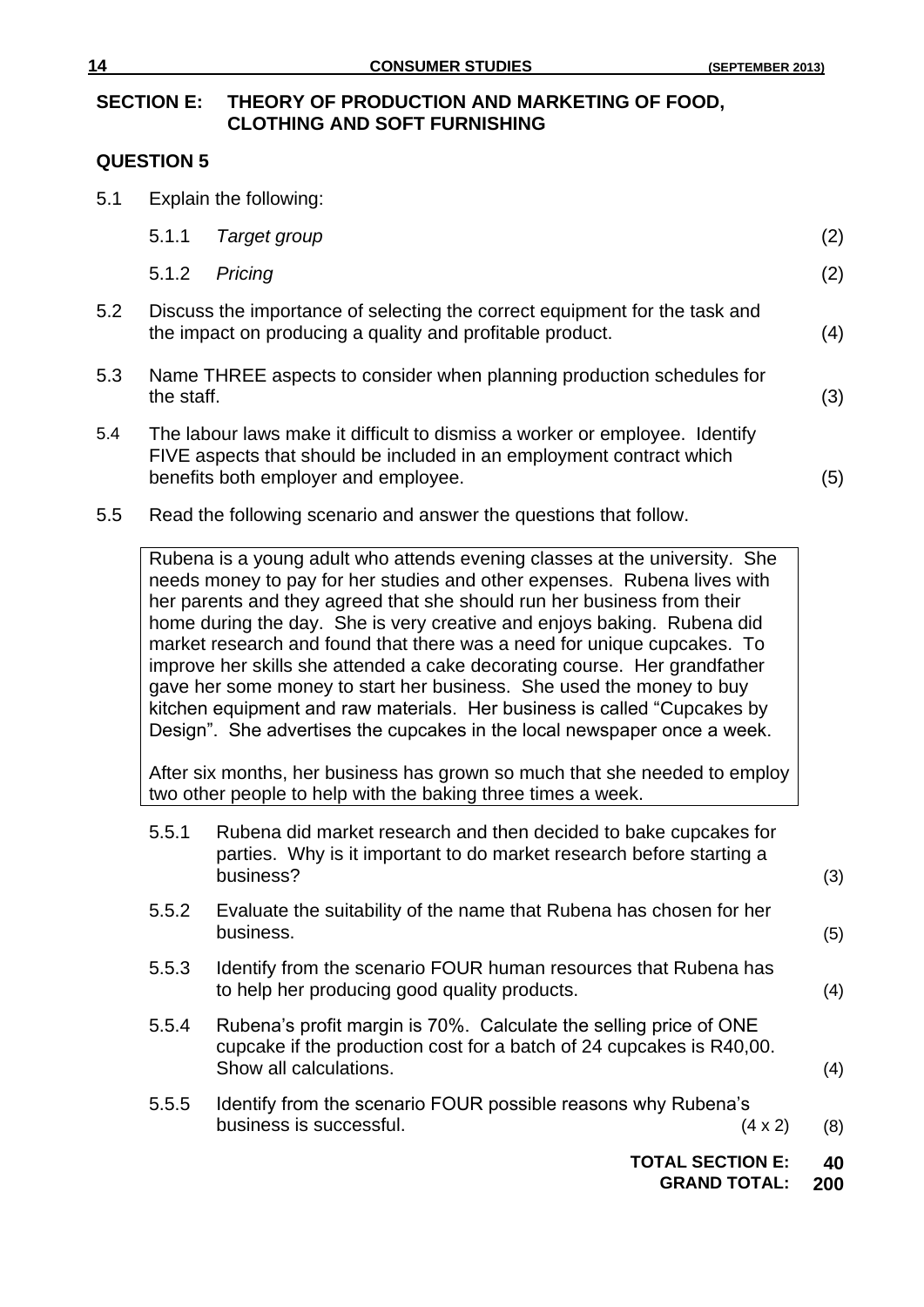### **ANSWER SHEET**

### **NAME …………………………………….. SEPTEMBER 2013**

### **SECTION A**

### **QUESTION 1.1 QUESTION 1.2**

| 1.1.1  | A | B | $\mathsf C$ | D | (1) | E<br>F<br>$\mathsf C$<br>1.2.1<br>B<br>D<br>A |
|--------|---|---|-------------|---|-----|-----------------------------------------------|
| 1.1.2  | A | B | $\mathsf C$ | D | (1) | $\mathsf C$<br>E<br>F<br>B<br>D<br>1.2.2<br>A |
| 1.1.3  | A | B | $\mathsf C$ | D | (1) | $\mathsf C$<br>E<br>F<br>D<br>1.2.3<br>B<br>A |
| 1.1.4  | A | B | $\mathsf C$ | D | (1) | $\mathsf C$<br>F<br>E<br>1.2.4<br>B<br>D<br>A |
| 1.1.5  | A | B | $\mathsf C$ | D | (1) | E<br>F<br>1.2.5<br>$\mathsf C$<br>B<br>D<br>A |
| 1.1.6  | A | B | $\mathsf C$ | D | (1) |                                               |
| 1.1.7  | A | B | $\mathsf C$ | D | (1) |                                               |
| 1.1.8  | A | B | $\mathsf C$ | D | (1) |                                               |
| 1.1.9  | A | B | $\mathsf C$ | D | (1) | (5 x 1)<br>5                                  |
| 1.1.10 | A | B | $\mathsf C$ | D | (2) |                                               |
| 1.1.11 | A | B | $\mathsf C$ | D | (2) | <b>QUESTION 1.3</b>                           |
| 1.1.12 | A | B | $\mathsf C$ | D | (1) |                                               |
| 1.1.13 | A | B | C           | D | (1) | 1.3.1                                         |
| 1.1.14 | A | B | C           | D | (1) | 1.3.2                                         |
| 1.1.15 | A | B | C           | D | (2) | 1.3.3                                         |
| 1.1.16 | A | B | C           | D | (2) | 1.3.4                                         |
| 1.1.17 | A | B | C           | D | (1) |                                               |
| 1.1.18 | A | B | $\mathsf C$ | D | (2) |                                               |
| 1.1.19 | A | B | $\mathsf C$ | D | (2) | $(4 \times 1)$                                |
| 1.1.20 | A | B | C           | D | (1) |                                               |
| 1.1.21 | A | B | C           | D | (1) | <b>QUESTION 1.4</b>                           |

| ************** |   |  |
|----------------|---|--|
| ∣ ? 1          | B |  |
|                |   |  |

| 1.2.2 | A | B | С | D | Е  |  |
|-------|---|---|---|---|----|--|
| 1.2.3 | A | B | C | D | E. |  |
| 1.2.4 | Α | B | C | D | E. |  |
| 1.2.5 | A | B | C | D | Е  |  |

| $(5 \times 1)$ | 5 |
|----------------|---|

### **QUESTION 1.3**

| 1.3.1 |  |
|-------|--|
| 1.3.2 |  |
| 1.3.3 |  |
| 1.3.4 |  |



| <b>QUESTION 1.4</b> |  |  |  |
|---------------------|--|--|--|
|                     |  |  |  |
|                     |  |  |  |
|                     |  |  |  |
|                     |  |  |  |

| ч. |  |
|----|--|

| <b>TOTAL</b> |    |
|--------------|----|
|              | 4በ |

**27**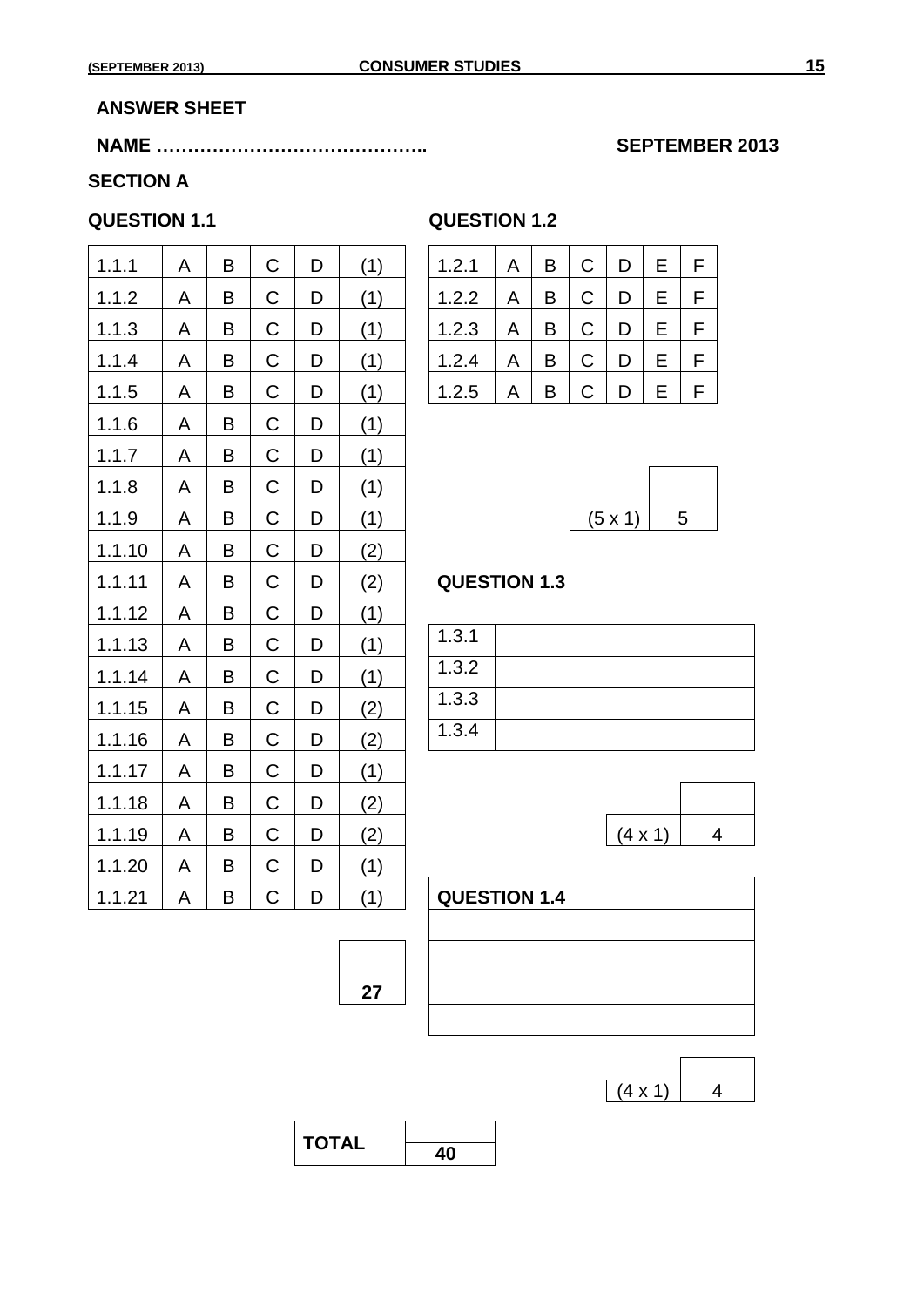### **TWOORDBLAD AN**

(1) D C B A 1.1.6

(1) D C B A 1.1.7

 $(2)$  0 0  $(3)$ 

(1) D C B A 1.1.12

 $(1)$  0 0 8 4  $\frac{1}{1}$ 

(1) D C B A 1.1.14

 $(S)$  | Q |  $S$  |  $S$  | A |  $S$  |  $I$ .

 $(S)$  0 0  $1$  e  $1$   $1$   $1$ 

) 1( D C B A 1.1.17

(1) D C B A 1.1.20

1.1.21 A **B** C D Q

### **SEPTEMBER 2013 M …………………………………….. A NA**

### **A AFDELING**

## **1.2 VRAAG 1.1 VRAAG**

|  | ⌒ | В | А | 9.5.1 |  |   |   | Я |   | G'           |
|--|---|---|---|-------|--|---|---|---|---|--------------|
|  |   | Я | А | れてい   |  |   |   | Я |   | ヤー           |
|  |   | Я | A | 5.5.1 |  |   |   | Я | A | E.1.1        |
|  | С | Я | А | 2.2.1 |  | Π | C |   | A | $S^{\prime}$ |
|  | ⌒ | 8 | A | 1.2.1 |  |   | C | Я | A | レレー          |
|  |   |   |   |       |  |   |   |   |   |              |

| C. | $(1 \times S)$ |  |  |  |  |
|----|----------------|--|--|--|--|
|    |                |  |  |  |  |

### **1.3 VRAAG** (2) D C B A 1.1.11

| 1.3.4        |
|--------------|
| $E.E.\Gamma$ |
| S.E.         |
| 1.5.1        |

| $(1 \times p)$ |  |  |  | $  0   0   8   4   6111$ |
|----------------|--|--|--|--------------------------|
|                |  |  |  |                          |

| ш<br>՝ |  |
|--------|--|
|--------|--|





| <b>JAATOT</b> |
|---------------|
|               |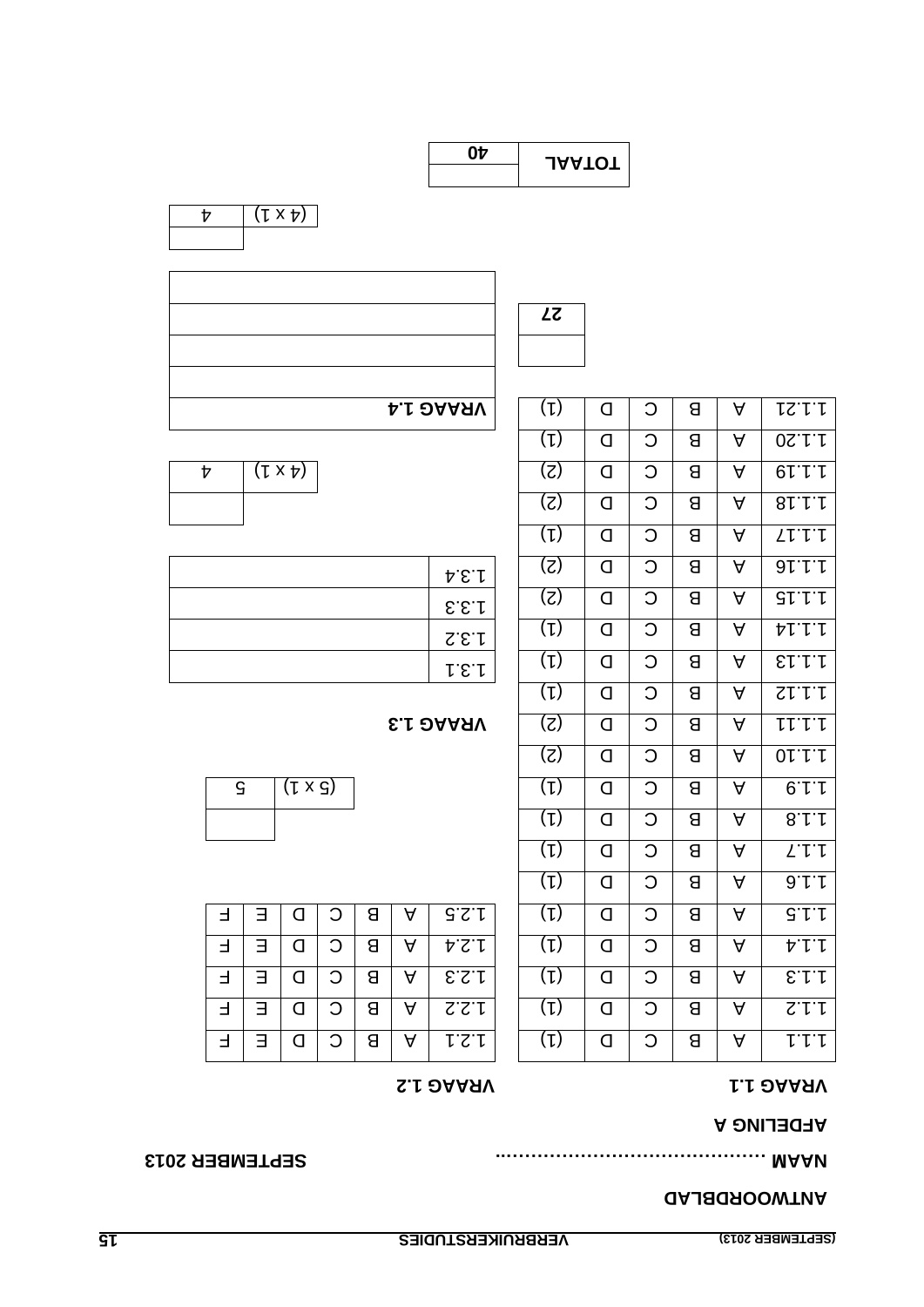### **VEDETING E: LEOKIE AVA BKODNKSIE EN BEWVKKING AVA AOEDSEL, KLERE EN SAGTE MEUBILERING**

### **5 VRAAG**

Verduidelik die volgende: 5.1

|                             | Rubena se winsgrens is 70%. Bereken die verkoopprys van EEN<br>b.5.6                                                                                                                                                                                                                                                                                                                                                                                                                                                                                                                                                                                                                                                                     |                           |
|-----------------------------|------------------------------------------------------------------------------------------------------------------------------------------------------------------------------------------------------------------------------------------------------------------------------------------------------------------------------------------------------------------------------------------------------------------------------------------------------------------------------------------------------------------------------------------------------------------------------------------------------------------------------------------------------------------------------------------------------------------------------------------|---------------------------|
| $(\nabla)$                  | kan gebruik om goeie kwaliteit produkte te vervaardig.<br>Identifiseer uit die scenario VIER menslike hulpbronne wat Rubena<br>6.5.3                                                                                                                                                                                                                                                                                                                                                                                                                                                                                                                                                                                                     |                           |
| $\left( \mathcal{G}\right)$ | gekies het.<br>Evalueer die geskiktheid van die naam wat Rubena vir haar besigheid<br>$Z^{\cdot}S^{\cdot}S$                                                                                                                                                                                                                                                                                                                                                                                                                                                                                                                                                                                                                              |                           |
| $\left( \mathcal{E}\right)$ | yoordat jy 'n besigheid begin?<br>partytiles te bak. Waarom is dit belangrik om marknavorsing te doen<br>Rubena het marknavorsing gedoen en besluit om kolwyntjies vir<br>$L$ .5.5                                                                                                                                                                                                                                                                                                                                                                                                                                                                                                                                                       |                           |
|                             | moes aanstel om drie maal per week te help bak.<br>Na ses maande het die besigheid so gegroei dat sy twee addisionele persone                                                                                                                                                                                                                                                                                                                                                                                                                                                                                                                                                                                                            |                           |
|                             | week in die plaaslike koerant.<br>"Cupcakes by Design" bemark. Sy adverteer haar kolwyntjies eenmaal per<br>om kombuisapparaat en grondsbowwe te koop. Haar besigheid word as<br>oupa het haar geld gegee om die besigheid te begin. Sy het die geld gebruik<br>vaardighede te verbeter het sy klasse bygewoon vir koekversiering. Haar<br>dat daar 'n behoefte is vir haar unieke kolwyntjies (cupcakes). Om haar<br>kreatief en is lief om te bak. Rubena het marknavorsing gedoen en gevind<br>eing het ingestem dat sy die besigheid van die huis kan bedryf. Sy is baie<br>geld om haar studies en ander uitgawes te betaal. Rubena bly by haar ouers<br>Biboned v2 yd tietiers woon aandklasse by die universiteit by . Sy benodig |                           |
|                             | Lees die volgende scenario en beantwoord die vrae wat volg.                                                                                                                                                                                                                                                                                                                                                                                                                                                                                                                                                                                                                                                                              | G.d                       |
| (ဌ)                         | die werknemer en die werkgewer te beskerm.<br>ldentifiseer VYF aspekte wat in bienskontrak ingesluit moet word om beide<br>Die arbeidswette maak dit moeilik om 'n werker of werknemer te ontslaan.                                                                                                                                                                                                                                                                                                                                                                                                                                                                                                                                      | ÞG                        |
| $\left( \mathcal{E}\right)$ | personeel beplan word.<br>Noem DRIE aspekte om te oorweeg wanneer produksie-skedules vir                                                                                                                                                                                                                                                                                                                                                                                                                                                                                                                                                                                                                                                 | $\mathcal{E}.\mathcal{S}$ |
| $(\nabla)$                  | vervaardig.<br>taak en die impak daarvan om 'n kwaliteit en winsgewende produk te<br>Bespreek die belangrikheid vir die keuse van die korrekte apparaat vir die                                                                                                                                                                                                                                                                                                                                                                                                                                                                                                                                                                          | $Z^{\cdot}S$              |
| $(\zeta)$                   | Buḷḷɐdəqsʎı႕<br>$Z^{\prime}$ $\downarrow$ $S$                                                                                                                                                                                                                                                                                                                                                                                                                                                                                                                                                                                                                                                                                            |                           |
| (z)                         | L.L.G<br>Teikenmark                                                                                                                                                                                                                                                                                                                                                                                                                                                                                                                                                                                                                                                                                                                      |                           |

kolwyntjie as die produksiekoste van 24 kolwyntjies R40,00 is.

5.5.5 ldentifiseer en verduidelik uit die scenariv VIER moontlike redes

(4) alle berekeninge. Toon

(8)  $(5 \times 4)$  and  $(8)$  waarom Rubena se besighed suppose  $(8)$ 

### **10TAAL AFDELING E: 40**

**200 L: A TOTA OOT GR**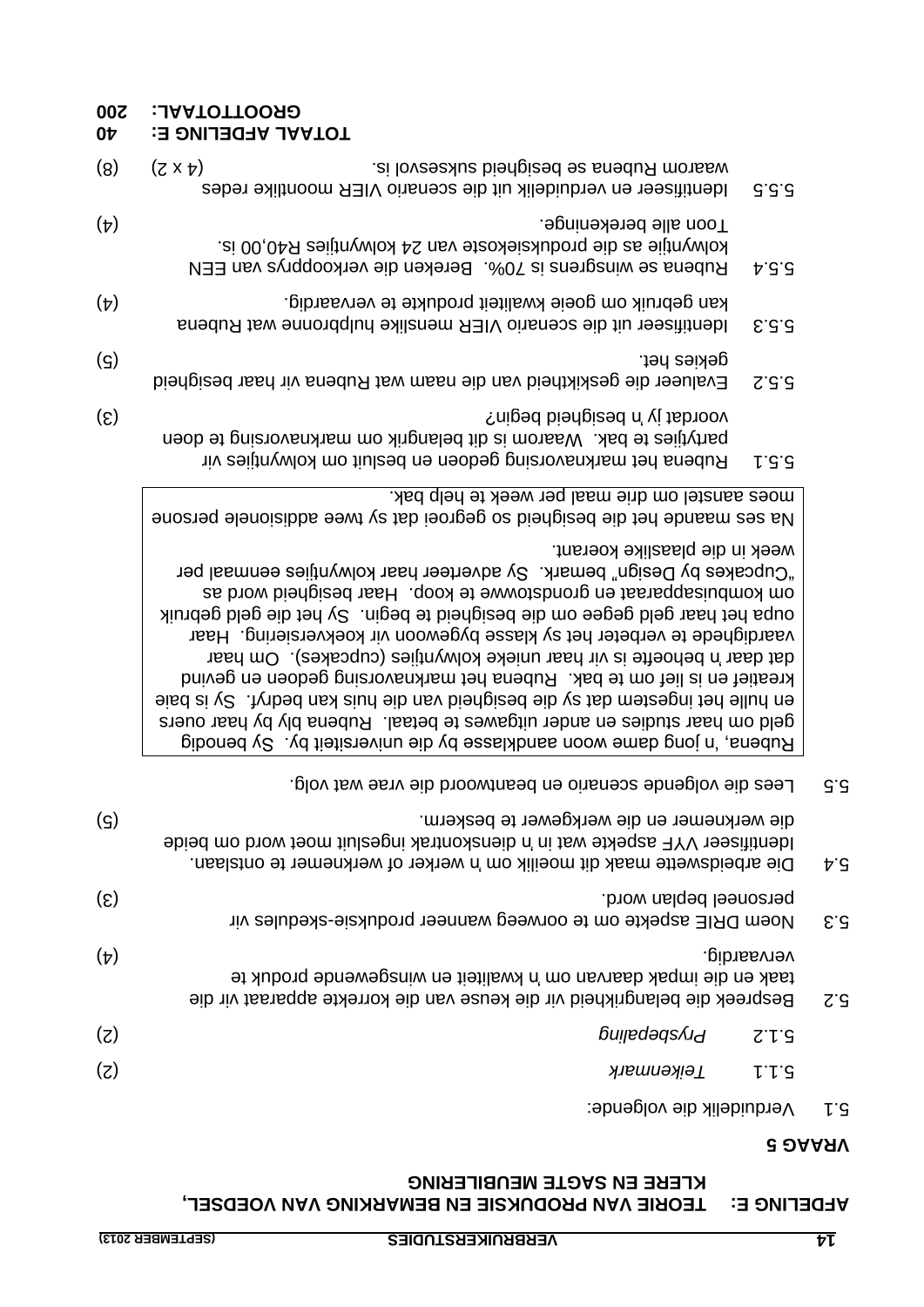### **BEHUISING EN HUISHOUDELIKE TOERUSTING D: AFDELING**

### **4 VRAAG**

Verduidelik die volgende terme: 4.1

| 9.4           | Lees die volgende scenario en beantwoord die vrae wat volg.                                                        |                 |
|---------------|--------------------------------------------------------------------------------------------------------------------|-----------------|
| G't           | Gee die voordele om 'n huis te huur in die huidige mark.                                                           | $(\nabla)$      |
| $\nabla \phi$ | Lys DRIE verantwoordelikhede om 'n huis te besit.                                                                  | $(\mathcal{E})$ |
| $\epsilon$ .4 | siud n' nsv.<br>Verduidelik die rol van 'n eiendomsagent aan die verkoper by die verkoop                           | $(\nabla)$      |
|               | bespreek wat jy oorweeg om te koop.<br>Motiveer die stelling deur die belangrikheid van die ligging van 'n huis te | $(\nabla)$      |
| 7.A           | gedee word.<br>"Elgging" is die advies wat deur financiele adviserurs en eiendomkenners                            |                 |
|               | <b>Aktekantoorrooie</b><br>ていヤ                                                                                     | (z)             |
|               | thebneM<br>トトト                                                                                                     | (Z)             |
|               |                                                                                                                    |                 |

Tein in met 'n meende volwassene in in die 'n die 'n die 'n die 'n die 'n teing, werken in 'n Tshipo, werkende ingetrek. Hy hou daarvan om in die tuin te werk en om vriende te onthaal.

Vir die afgelope paar maande neem Tshpo sy klere na 'n vaby geleë wassery, maar vind dit baie tydrowend en duur. Hy het besluit dat hy sy eie wasmasjien te koop, maar hy het nie 'n kredietkaart of genoeg geld om dit kontant te betaal nie

- 4.6.1 wasmasjien te 'n transaksie voor wat geskik is vir van de de vir de vir de vir de vir de vir de vir de v (2) koop. kan
- Lys DRIE voordele en DRIE nadele oor die tipe transaksie vir 4.6.2 Tshpo.

| (9) | ⌒<br>ັ        |                                    |
|-----|---------------|------------------------------------|
|     | <b>Nadele</b> | <b>Voordele</b>                    |
|     |               | ו שמחובבו למח שווומממות אמפז ממולי |

Tabuleer jou antwoord soos volg:

- 4.6.3 Die wasmasjien het 'n Jaar waarborg. Verduidelik wat die (3) waarborg beteken.
- 4.6.4 Daar is baie maniere hoe 'n individu sy koolstofvoetspoor kan verklein en dus help om die gevolge van aardverwarming te verminder.

Formuleer en verduidelik 'n stel kriteria om 'n geskikte ekovriendelike keuse te maak wanneer 'n outomatiese wasmasjien  $(01)$   $(5 \times 2)$  gekoop word.

### **10 APDELING D: 40**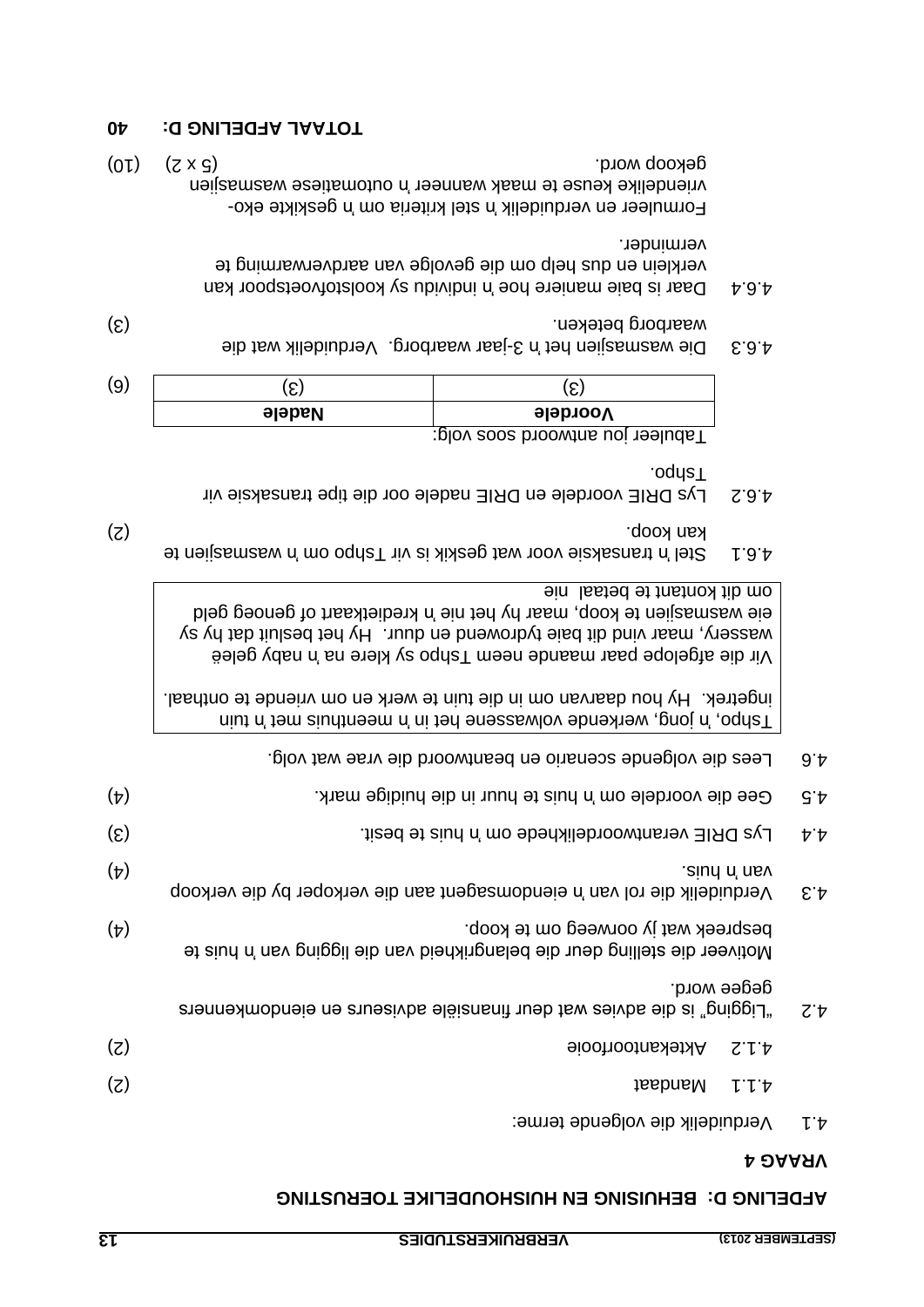3.4 Bestudeer die VIER prente en beantwoord die vrae wat volg.



- u jo Identifiseer die mees klassieke breiwerk. Gee DRIE redes vir 3.4.1 (4) keuse.
- vrou om na 'n Kies die breiwerk wat die mees geskik sou wees vir 3.4.2 formele werkfunksie in die aand te dra. Gee DRIE redes vir jou (4) keuse.
- Bestudeer die VIER prente en beantwoord die vrae wat volg. 3.5



- assised n'in si seuse also de bolgens is vir basiese essence in hema voltat de la contenta de la contenta de l klerekas vir 'n professionele jongman. Gee DRIE redes vir jou (4) keuse.
- Jy het EEN hemp gekies as item vir 'n basiese klerekas vir 'n 3.5.2 paar 'n professionele jong man in VRAAG 3.5.1. Die jong man het swart skoene. Stel VIER ander fundamentele items voor vir hierdie man se klerekas. Die items moet nie enige van die hemde in die (4) prentjie wees nie.
- Evalueer die volgende stelling krities. 3.6

(10) goeie selfbeeld het nie nodig om handelsname te dra nie. 'n Mense met

### **10 APDELING C: 40**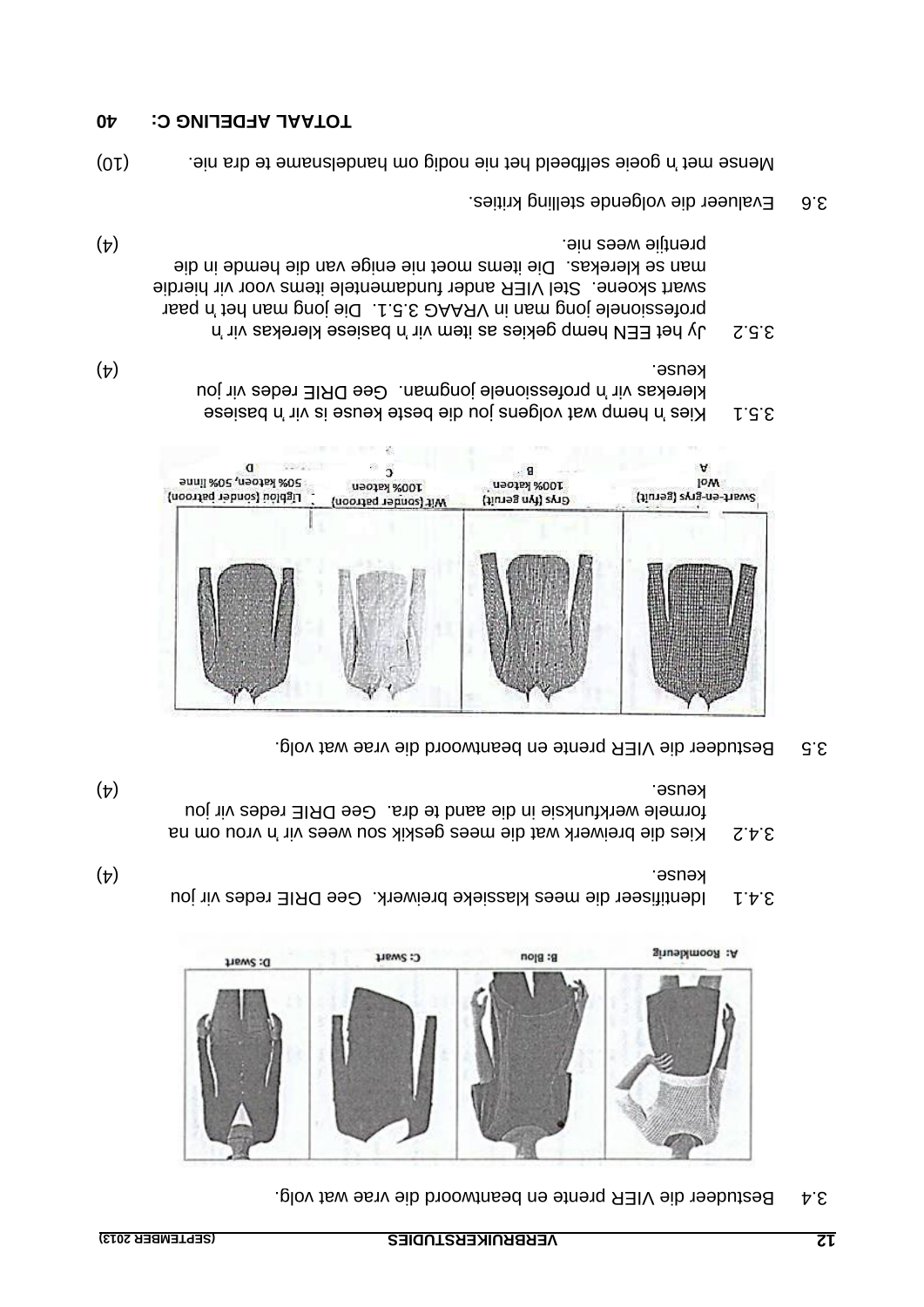### **KLDEFING C: KFEDING**

### **3 VRAAG**

| $Z^{\prime}$ | .qeoned eijbnoodtiw n' niv nese buodnebno n' niv vitboordie beroep. |                                 |     |
|--------------|---------------------------------------------------------------------|---------------------------------|-----|
|              | $MSS$ $Z'VE$                                                        |                                 | (z) |
|              |                                                                     | $3.1.1$ Mode                    | (z) |
| r.s          |                                                                     | Verduidelik die volgende terme: |     |

(4) sekere manier moet aantrek. 'n Beskryf met redes waarom jy op

Verduidelik wat die volgende grafiek van die modesiklusse voorstel. 3.3



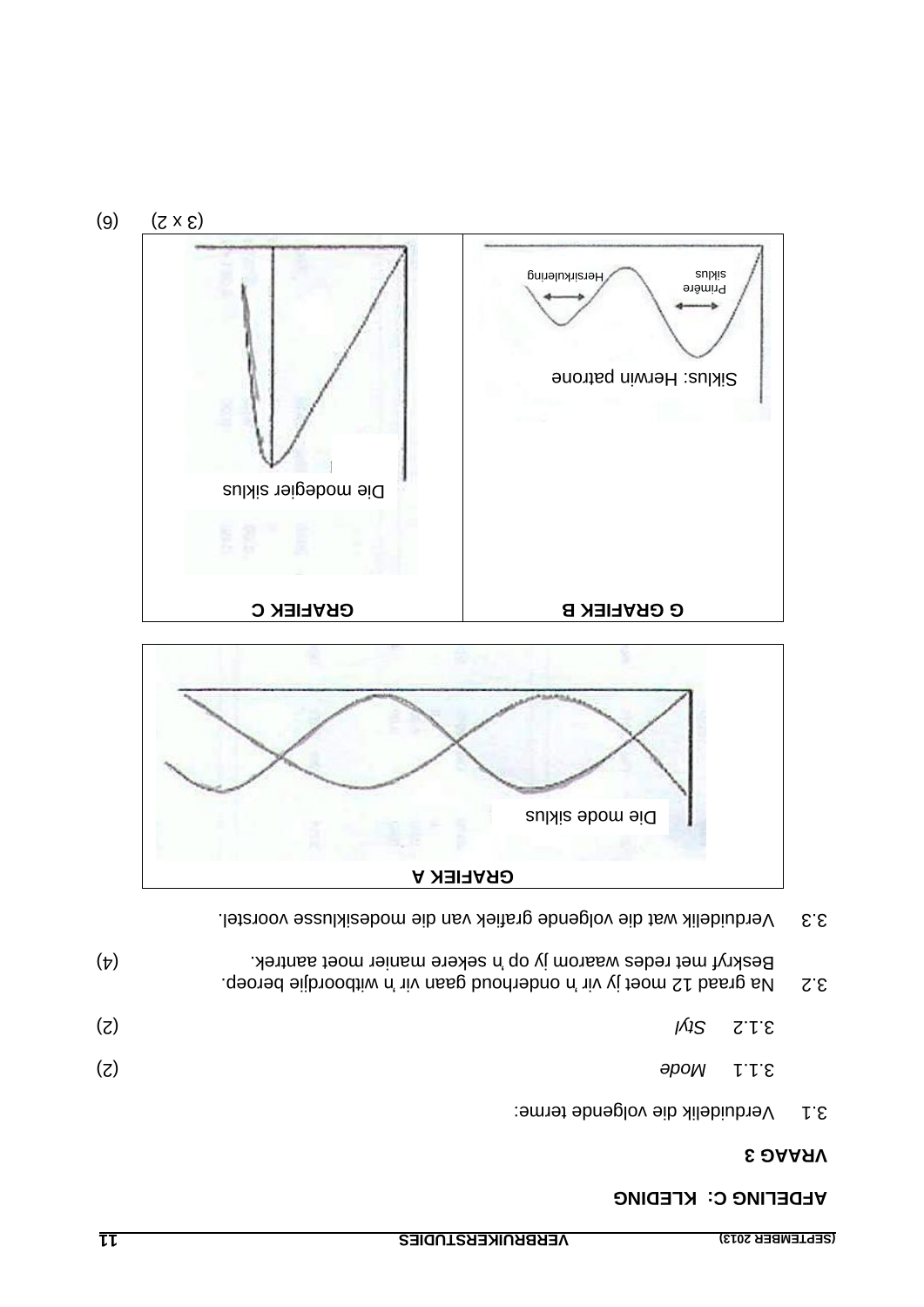Lees die volgende uittreksel oor MIV/Vigs en voeding wat gepubliseer is 2.3 op 29 Mei 2009 en beantwoord die vrae wat volg. *, Gesondheid24* in

Voeding is 'n belangrike gesondheidkwessie vir elke persoon, maar veral belangrik vir mense wat met MIV/Vigs leef. Deur gesond te eet beheer jy jou gewig en versterk jou immuunstelsel. Dit is dan moontlik om progressie van MIV na Vigs te vertraag en opportunistiese siektes te beveg.

(2) Digs Waarvoor staan die afkorting Vigs?

2.3.2 | "Deur gesond te eet beheer jy jou gewig en versterk jou immunstelsel."

- or Lys TWEE anti-oksidant vitamiene wat 'n rol speel om die immunstelsel gesong te pon-
- goeie bron van hierdie pron van hierdie vitamiene is.  $\mathbf{a}$

Tabuleer jou antwoord as volg:

|         | (d) Vrugte (bronne) | (a) Vitamiene |  |
|---------|---------------------|---------------|--|
|         |                     |               |  |
|         |                     |               |  |
| (C ^ C) |                     |               |  |

 $(\tau)$   $(7 \times 7)$ 

### **Osteoporose**

| S.S |       | en laevet middagetepakkie. Motiveer die keuse van VIER items.<br><sup>1</sup> hong werker het in hoë bloedcholesterolvlak. Stel in geskikte hoë vesel | (8)        |
|-----|-------|-------------------------------------------------------------------------------------------------------------------------------------------------------|------------|
|     | 2.4.3 | osteoporose.<br>Lys TWEE mineraalelemente wat 'n belangrike rol speel by                                                                              | (5)        |
|     | てヤて   | Waarom affekteer osteoporose meestal bejaardes?                                                                                                       | $(\nabla)$ |
|     | じかて   | ∵iə∩<br>Werduidelik wat osteoporose is en die effek wat dit op 'n liggaam                                                                             | $(\nabla)$ |

### **10 APDELING B: 40**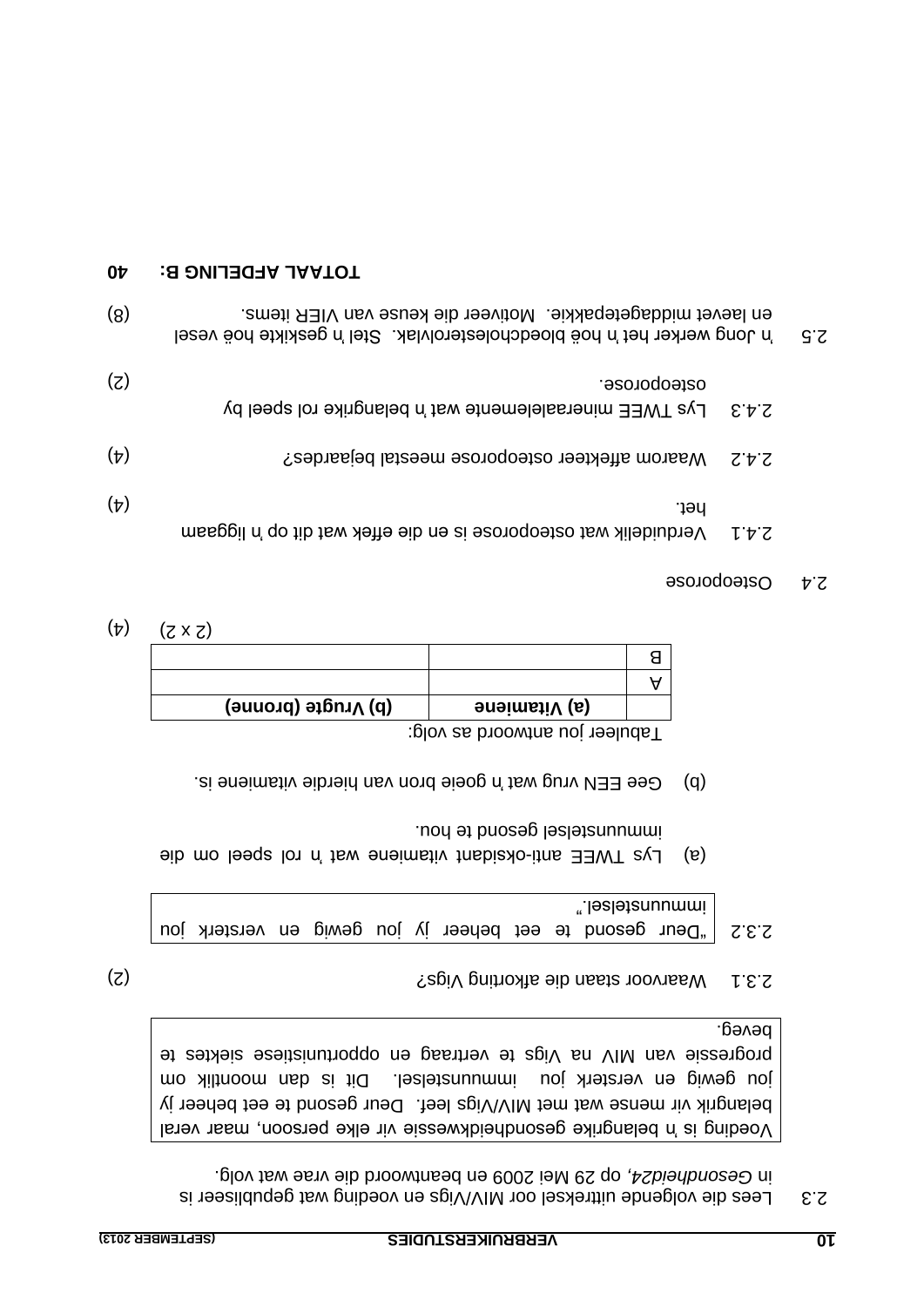### **VLDETING B: AOED2ET EN AOEDING**

### **2 VRAAG**

2.1 Lees die volgende scenario en beantwoord die vrae wat volg.

Sanchia is 32 jaar oud en voel gedurig moeg. Sy is meer dors as gewoonlik en urineer meer as gewoonlik. Sy het 'n paar kilogram gewig verloor sonder om te probeer om gewig te verloor.

- (2) Identifiseer die gesondheidsverwante toestand. 2.1.1
- Verduidelik waarom Sanchia die simptome ervaar wat in die 2.1.2 (6) scenario genoem word.
- 2.1.3 Kies uit die volgende lys voedsels wat vir Sanchia geskik sal wees vir 'n middel-van-die-oggend versnapering. Verduidelik jou keuse met redes.

Voedsel waaruit Sanchia kan kies:

- Semel muffin met laevet kaas
- Provita met laevet kaas
- Rogbrood met laevet kaas
- (4) Witbrood met laevet kaas
- 2.2 Parmalat het onlangs EasyGest laevet laktose-vrye melk bekendgestel.



Sal die melk geskik wees vir 'n persoon wat melk-intolerant is of 'n melk (4) allergie het? Verduidelik jou keuse.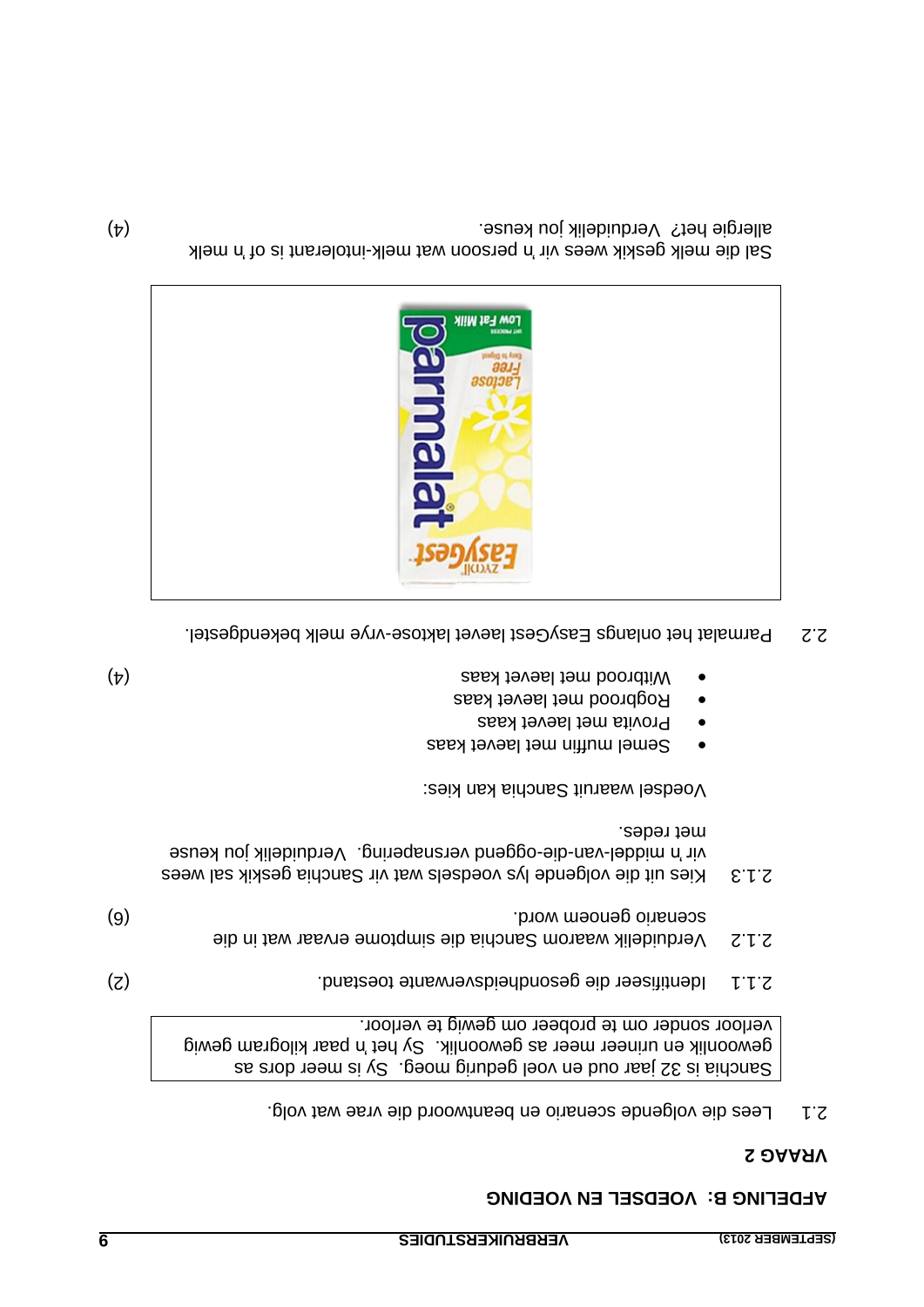1.4 Herrangskik die stappe van klerekasbeplanning. Skryf die korrekte volgorde van die stappe neer deur die letters (A-D) in die toepaslike ruimtes op die antwoordblad in te vul.

- A Kyk na jou beskikbare hulpbronne
- Evalueer die bestaande klerekas inventaris B
- Beplan jou klerekas C
- Doen 'n behoefte-analise
- ( $\flat$ )  $(\downarrow x \downarrow)$
- **10 ATDELING A: 40**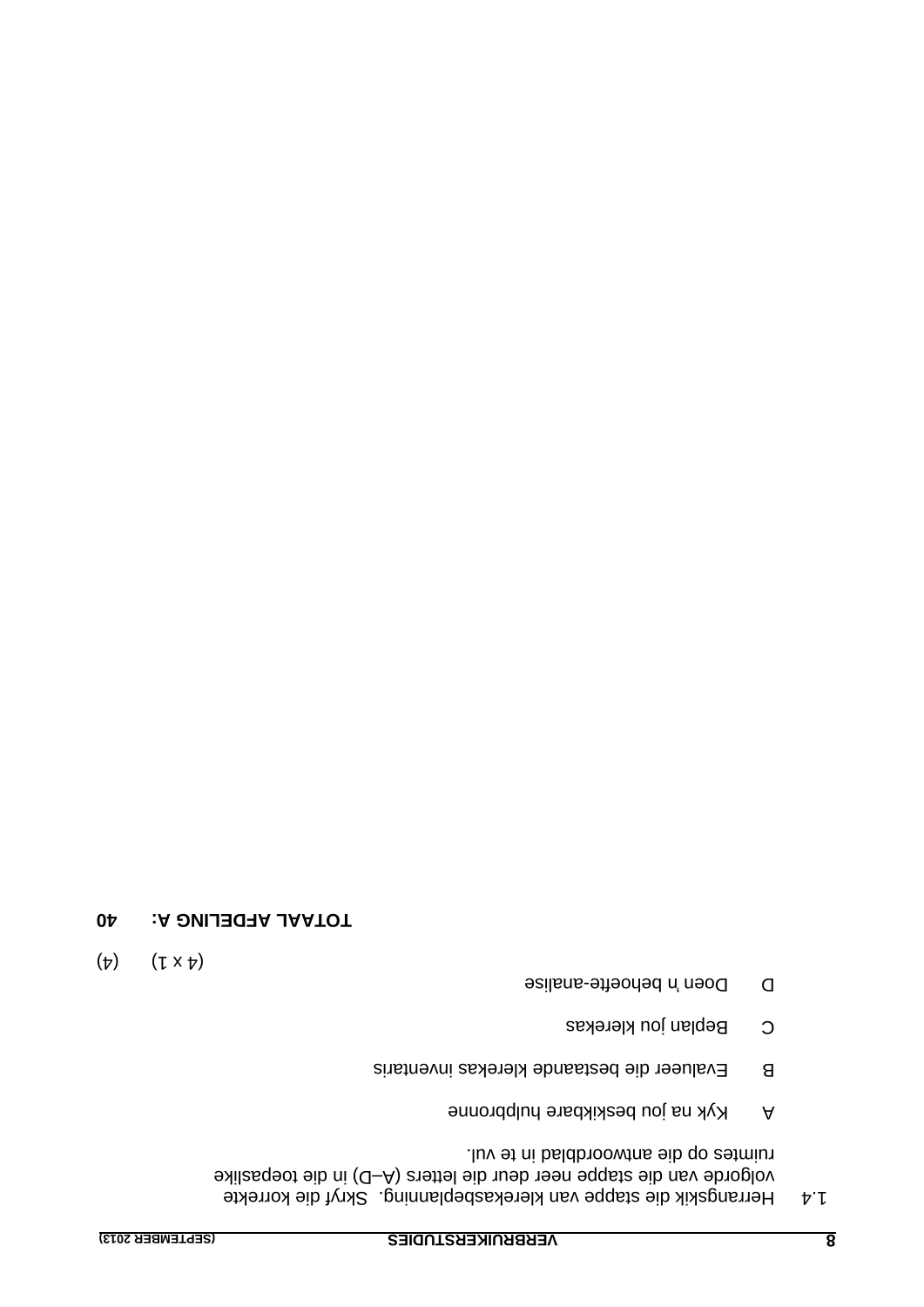1.2 Pas die beskrywing in KOLOM B by die tipe belasting in KOLOM A. Maak 10.2.5) op – Funisie (X) bis die plangs die vraagnommer (1.2.1 – 1.2.5 do die aangehegte ANTWOORDBLAD.

| belasting betaal                     |         |                        |       |
|--------------------------------------|---------|------------------------|-------|
| Aa iemand se afsterwe word die       | Е       |                        |       |
|                                      |         |                        |       |
| eu tabak                             |         |                        |       |
| Belasting wat betaal word op alkohol | Е       | gnitaalwinsbelasting   | 3.5.1 |
| essinales as subplies as salarisee   |         |                        |       |
| Belasting betaal deur mense met      | C       | <b>Boedelbelasting</b> | 4.2.4 |
|                                      |         |                        |       |
| meer R60 000,00 per jaar verdien     |         |                        |       |
| werkgewer wanneer die werknemer      |         |                        |       |
| Belasting word afgetrek deur die     | $\circ$ | Voorlopige belasting   | 5.5.1 |
|                                      |         |                        |       |
| tweede eiendom wat verkoop word      |         |                        |       |
| Belasting betaal op die wins van 'n  | Я       | <b>Aksynsbelasting</b> | S.S.I |
|                                      |         |                        |       |
| R60 000,00 per jaar verdien          |         |                        |       |
| betaal word deur werknemers wat tot  |         | <b>Betaalstelsel</b>   |       |
| tsw gnitzsledetemoxni muminiM n'     | A       | <b>Pobeuge</b>         | してし   |
| Beskrywing                           |         | <b>Belasting</b>       |       |
| KOLOM B                              |         | <b>KOLOM A</b>         |       |

 $(g)$   $(1 \times g)$ 

- 1.3 Kies die korrekte woord/term in hakkies vir elk van die volgende – beskrywings. Skryf slegs die woord/term langs die vraagnommer (1.3.1 . ANTWOORDBLAD 1.3.4) op die aangehegte
- regsdokument wat uitgereik word deur 'n Titelakte/Koopkontrak) is ( 1.3.1 die Registrateur van Aktes as bewys dat die koper nou die wettige eienaar van die eiendom is
- 1.3.2 (Oordragskoste/Hereregte (titelakte)) is staatsbelasting wat betaal word wanneer eienaarskap van die eiendom aan die koper oorgedra word
- (Huurkontrak/Subsidie) is die ooreenkoms tussen eienaar en die 1.3.3 huurder
- $\text{d}$ .3.4 (Transportbesorger/Verbandprokureur) is 'n gekwalifiseerde prokureur wat die proses van oordrag tot die teken van dokumente behartig

$$
(\mathbf{r}) \qquad (\mathbf{r} \times \mathbf{r})
$$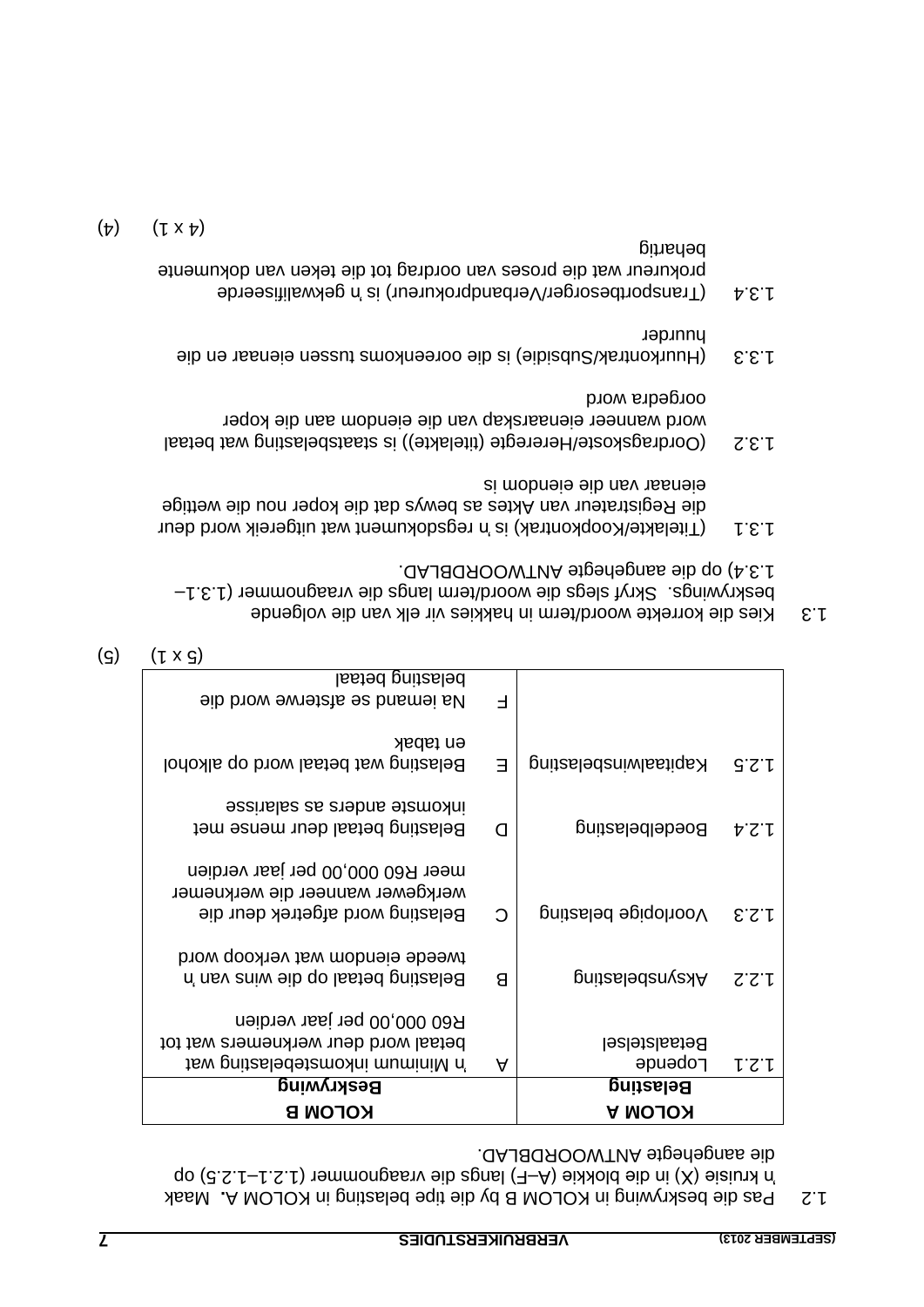- $\ldots$  is na is a larger verwys na  $\ldots$
- A wanneer 'n groep huise een erf deel.
- wanneer een mens die ontwikkeling besit. B
- G by ko-oberatiewe eienaarskap.
- (1) persoon nie die eiendom besit nie. 'n dat D
- vir om betaal te word vir wat nodig is om betaal te word vir die registrasie van eiendom op die koper se naam.
- Oordragkoste . 1
- Verband registrasiekostes . 2
- 3. Inspeksiefooie
- 4. Oordragkoste
- 5. Transportakte
- Kommissie . 6
- 1, 2 en 4 A
- 2, 3 en 6 B
- $C \cup \forall$  i a bu  $Q$
- $(2)$  3, 5 en 6  $(3)$
- Wanneer jy 'n kontrak optrek vir 'n bouer moet die volgende 1.1.19 : ingesluit wees
- Besonderhede van die huisplan 1.
- Bouspesifikasies 2.
- 3. Oordragkoste
- 4. Datum wanneer dit voltooid moet wees
- 5. Jou kwalitikasies vir die huislening
- 1, 3 en 4 A
- $B \quad S$ ,  $3$  en 4
- $C \cup \{9, 1, 3, 4, 5\}$
- (2) 1, 2 en 4 D
- Die volgende beginsel is belangrik vir voorraad beheer en 1.1.20 pergingsprosedure:
- . Voldoen aan spesifikasies A
- B Ekonomiese gebruik van menslike hulpbronne.
- C Eerste in, eerste uit.
- D Kwaliteit van verpakking. Die bereiking Die bereiking Die bereiking Die bereiking Die bereiking Die bereiking D
- bis die seigheid wat 'n Die addisionele koste wat in Die aan die eigenale koste wat 1.21.21.21.21.21  $\cdots$  si nou at pusp
- A oorhoofse koste.
- B begroting.
- kapitaal uitgawes. C
- (1) koste. D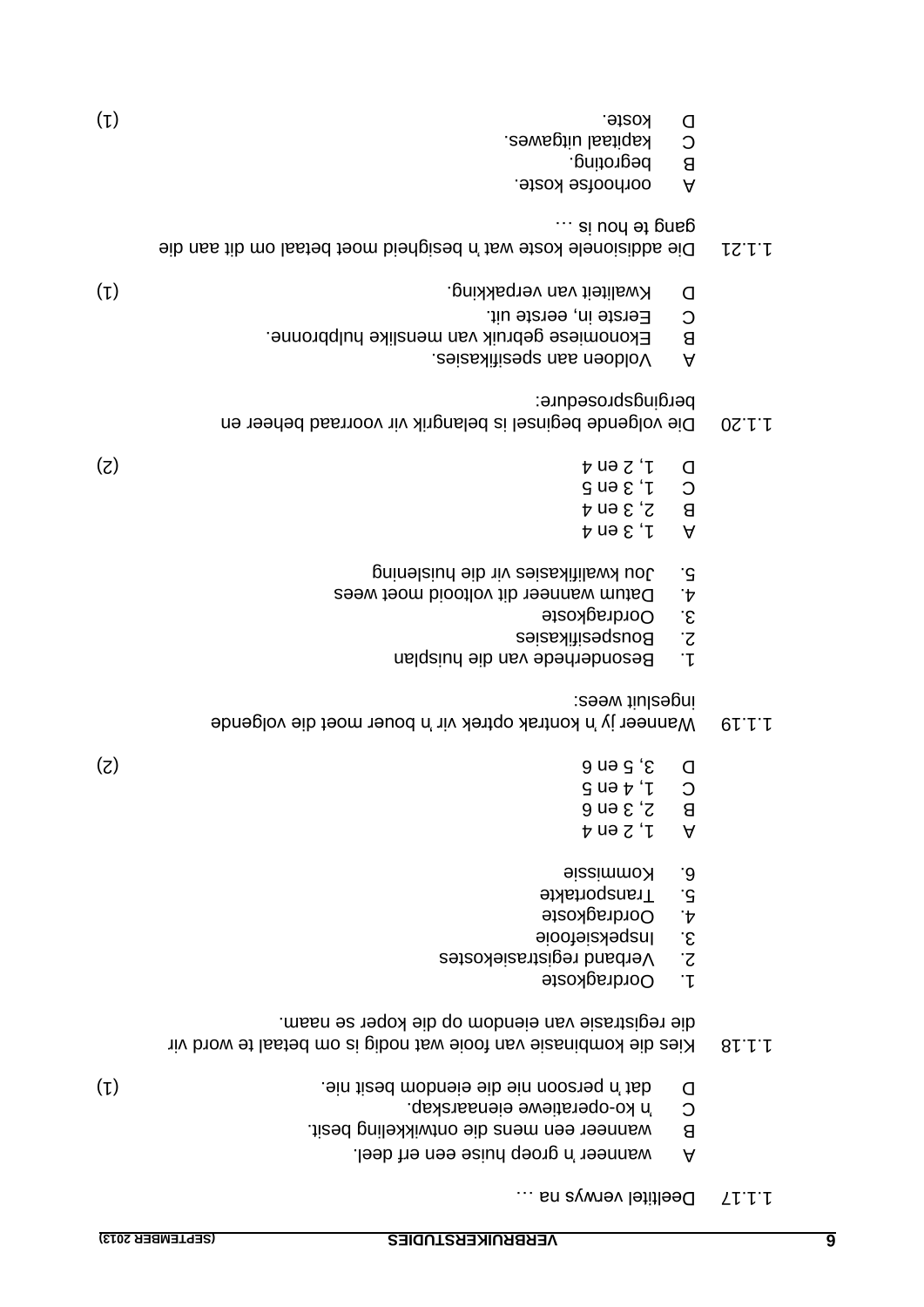| modesiklus.                                           |      |
|-------------------------------------------------------|------|
| Klere gaan op uitverkoping gedurende dié fase van die | ていいし |

- modesiklus.
- Bekendstelling A
- Afname B
- C Hoogtepunt
- (1) Toename D
- verwys na meterm silhoeët verwys na ...
- 
- 
- A die buitelyne van 'n kledingstuk.
- B word. Yn paar word wat deur 'n paar modeleiers gedra word.
- 
- Style individuele verskille in 'n styl.
- 
- 

. is byt tho and in popule on populer vir the A

- 
- 
- 
- 
- 
- 
- 
- 
- 
- 
- 
- 
- 
- 
- 
- 
- 
- 
- 
- 
- 
- 
- 
- 
- 
- 
- 
- 
- 
- 
- 
- 
- 
- (1) and the algemene rigting of the algement of the control of the control of the control of the control of the control of the control of the control of the control of the control of the control of the control of the contr
- 
- 1.1.14 Haute couture is wanneer ...
- B bij began tyd die belegant en ply vir hen by die byd in en bewild. C mode oor die algemeen deur almal aanvaar word.
- D is modestyle uniek is en deur 'n klein groep mense gedra word. (1)
- 
- professionele vir in biotessionele voorkoms:
- 
- Enige juweliersware en bykomstighede is aanvaarbaar. 1.
- Dra slegs neutrale kleure. 2.
- Klere moet goed pas en gemaklik wees. 3.
- Algehele goed versorgde voorkoms. 'n 4.
- 5. Dra klere slegs volgens die seisoen.
- 
- $3$  ma  $1$  A
- $9$  ue  $\frac{1}{2}$  B
- 3 en 4 C
- (2) 2 de la 2 de janvier d'Albert II en 2 de la 2 de janvier d'Albert II en 2 de la 2 de janvier d'
- 
- 
- Voordele van korporatiewe klere: 1.1.16
- 1. Reflekteer jou individualiteit.
- Prent van jouself. 'n 2.
- S. Yo Gevoel van selfwaardigheid
- . Projekteer die beeld van die maatskappy 4.
- 5. Stuur 'n positiewe boodskap uit na die werknemer. Voel deel van die werkers 6.
- 
- $\overline{a}$  and  $\overline{b}$  if  $\overline{b}$
- $B$   $S$ <sup>+</sup> $\theta$   $\theta$
- $C \cup Z$  en 3
- (2) 4, 5 en 6 D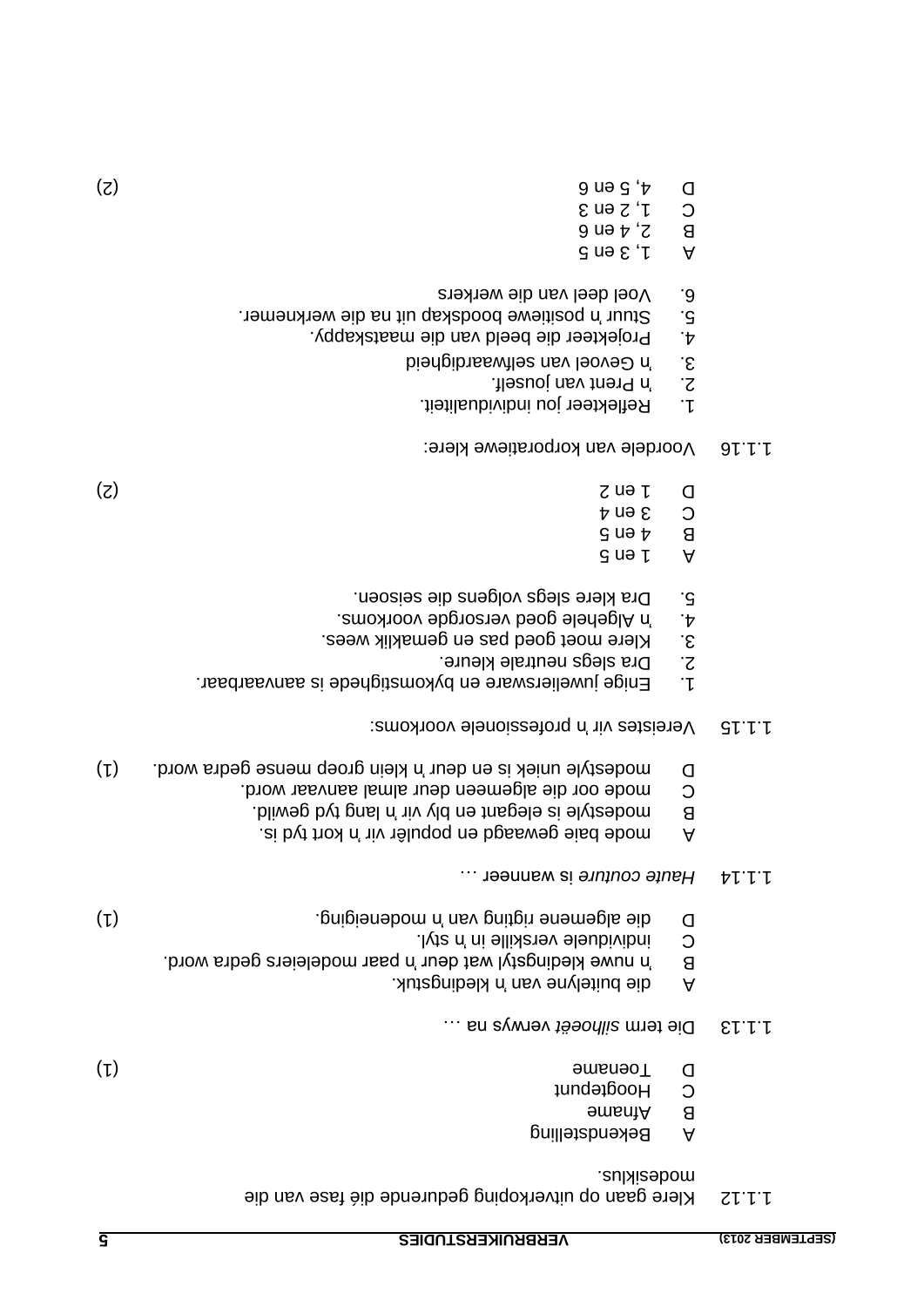|        | 8<br>$\forall$                                    | 1 en 3<br>$Z$ uə $\mu$                                                                                                                                                   |  |
|--------|---------------------------------------------------|--------------------------------------------------------------------------------------------------------------------------------------------------------------------------|--|
|        | $\cdot \mathcal{V}$<br>$\mathcal{S}$<br>$\cdot$ z | <b>portuksie vir berging</b><br><b>Figure</b> van pezgaugele<br>Instruksies hoe om dit te gebruik<br>handelaar                                                           |  |
|        | $\ddot{}$                                         | Naam en fisiese adres van die vervaardiger, invoerder of                                                                                                                 |  |
| しししし   |                                                   | volgende inligting op 'n pakkie beskuit moet verskyn.<br>Volgens die nuwe etiket-wetgewing is dit verpligtend dat die                                                    |  |
|        | O<br>$\circ$<br>$\mathsf{B}$<br>$\forall$         | (z)<br>Rys, neute en soja<br>Brood, vleis en eiers<br>Soja, melk en eiers<br>Brood, melk en neute                                                                        |  |
| 01.1.1 |                                                   | Identifiseer die voedsel wat allergieë veroorsaak:                                                                                                                       |  |
|        | O                                                 | $(\iota)$<br>Gebruik sout spaarsamig.<br>.əin                                                                                                                            |  |
|        | C<br>$\mathsf{B}$<br>$\forall$                    | Gebruik suiker spaarsamig en nie onnodig tussen maaltye<br>Drink skoon, veilige water.<br>bytlasm uoj nsv sized sib slesbeovlesyts AssM.                                 |  |
| 0.1.1  |                                                   | . vl əiznənəqin<br>Die volgende dieëtriglyn is belangrik vir persone wat aan                                                                                             |  |
|        | O<br>C<br>$\mathsf{B}$<br>$\forall$               | $(\iota)$<br>eiers en neute.<br>spinasie en rosyne.<br>lewer en rooivleis.<br>lemoene en koejawels.                                                                      |  |
| 8.1.1  | yster is …                                        | Die beste ysterryke voedsel wat 'n rol speel in die verskaffing van                                                                                                      |  |
|        | O<br>$\circ$<br>$\mathsf B$<br>A                  | $(\iota)$<br>Uitamien D<br>Vitamien C<br>Vitamien B <sub>1</sub><br>A neimstiV                                                                                           |  |
| エトト    |                                                   | dra tot 'n verbeterde yster-status?<br>daarvoor om die absorpsie van yster te bevorder en gevolglik by te<br>Wanneer 'n persoon aan anemie ly, watter vitamien is bekend |  |
|        | O<br>C<br>$\mathsf{B}$<br>$\forall$               | $(\iota)$<br>esonoqosto<br>bulimie<br>anorexia nervosa<br>agi∨∖∨lM                                                                                                       |  |
| 9.1.1  |                                                   | en uitermatige gewigsverlies gekenmerk word, staan as  bekend.<br><i>i</i> Sielkundige steurnis wat deur selfverhongering, verlies aan aptyt                             |  |

(2) 3 en 4 D

2 en 4 C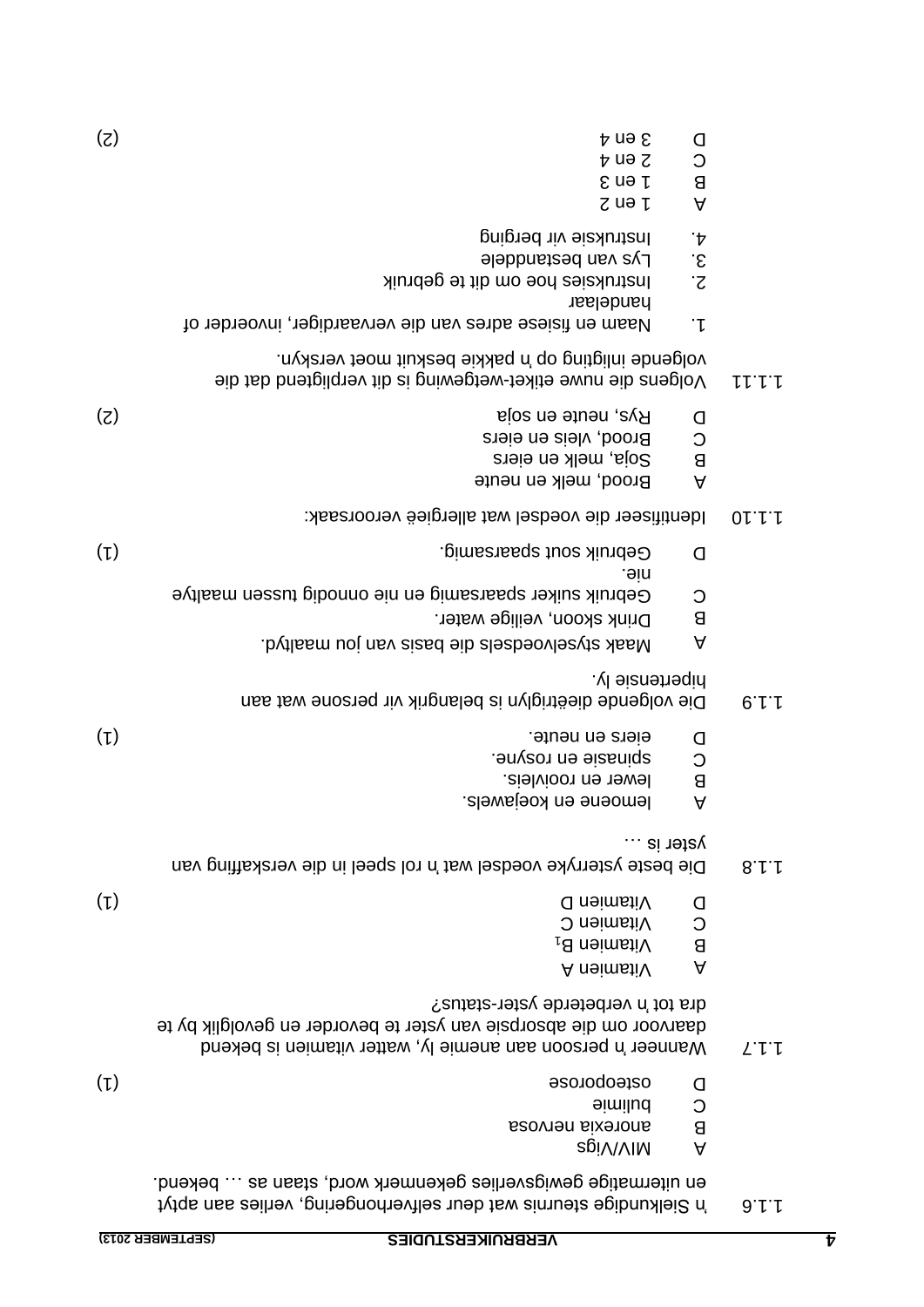### **AFDELING A**

### **VRAAG 1**

Verskeie opsies word as moontlike antwoorde op die volgende vrae gegee. 1.1  $R$ ies die antwoord en maak 'n kruisie (X) in die plokkie (A-D) langs 1.1.21) op die aangehegte ANTWOORDBLAD. – die vraagnommer (1.1.1 GEEN punte sal toegeken word as meer as EEN kruisie  $(X)$  vir 'n antwoord verskyn nie.

 $\wedge$ OOKBEELD:  $\rightarrow$   $\rightarrow$   $\rightarrow$   $\rightarrow$   $\rightarrow$   $\rightarrow$   $\rightarrow$  0

- nie klagtes Die onderstaande verbruikersorganisasie ondersoek 1.1.1 of nie, maar verwys die verbruiker na die geskikte organisasie . liggaam
- Suid-bing Verbruikersunie
- B Nasionale Verbruikersforum
- Hof vir Klein Eise C
- (1) Afrikaanse Buro van Standaarde Suid Duitse van Suid Duitse aangeste van Suid Duitse van Suid Duitse van G
- 1.1.2. Vanneer 'n verbruiker nie tevrede is met 'n broduk nie, wie sal hy/sy eerste nader?
- Die Hof vir Klein Eise
- B y Verbruikersorganisasie
- Die plek waar die produk gekoop was C
- D Die vervaardiger van die produk Die produkteur (1) onder die produkteur van die produkteur (1) onder Die pro
- 1.1.3 is the indicative transition of  $k$  indien oor in voedseletiket sal hy/sy die volgende instelling nader:
- A Suid-Afrikaanse Buro vir Standaarde
- B Departement van Gesondheid
- Kompetisie Kommissie C
- (1) and the control of the control of the control of the control of the control of the control of the control of the control of the control of the control of the control of the control of the control of the control of the
- 1.1.4 Watter staatsinstelling kollekteer belasting namens die regering?
- Aasionale Verbruikersforum
- B Departement van Finansies
- Afrikaanse Buro van Standaarde Suid C
- (1) and Dupleys are interesting to the Suid Dupleys of the Suid Dupleys and Dupleys and Dupleys and Dupleys and Dupleys and Dupleys and Dupleys and Dupleys and Dupleys and Dupleys and Dupleys and Dupleys and Dupleys and Du
- Kies die brood wat van BTW vrygestel is.
- boondniun<sub>B</sub> A
- Boordbas2 B C Mitbrood
- (1) Volgraanbrood D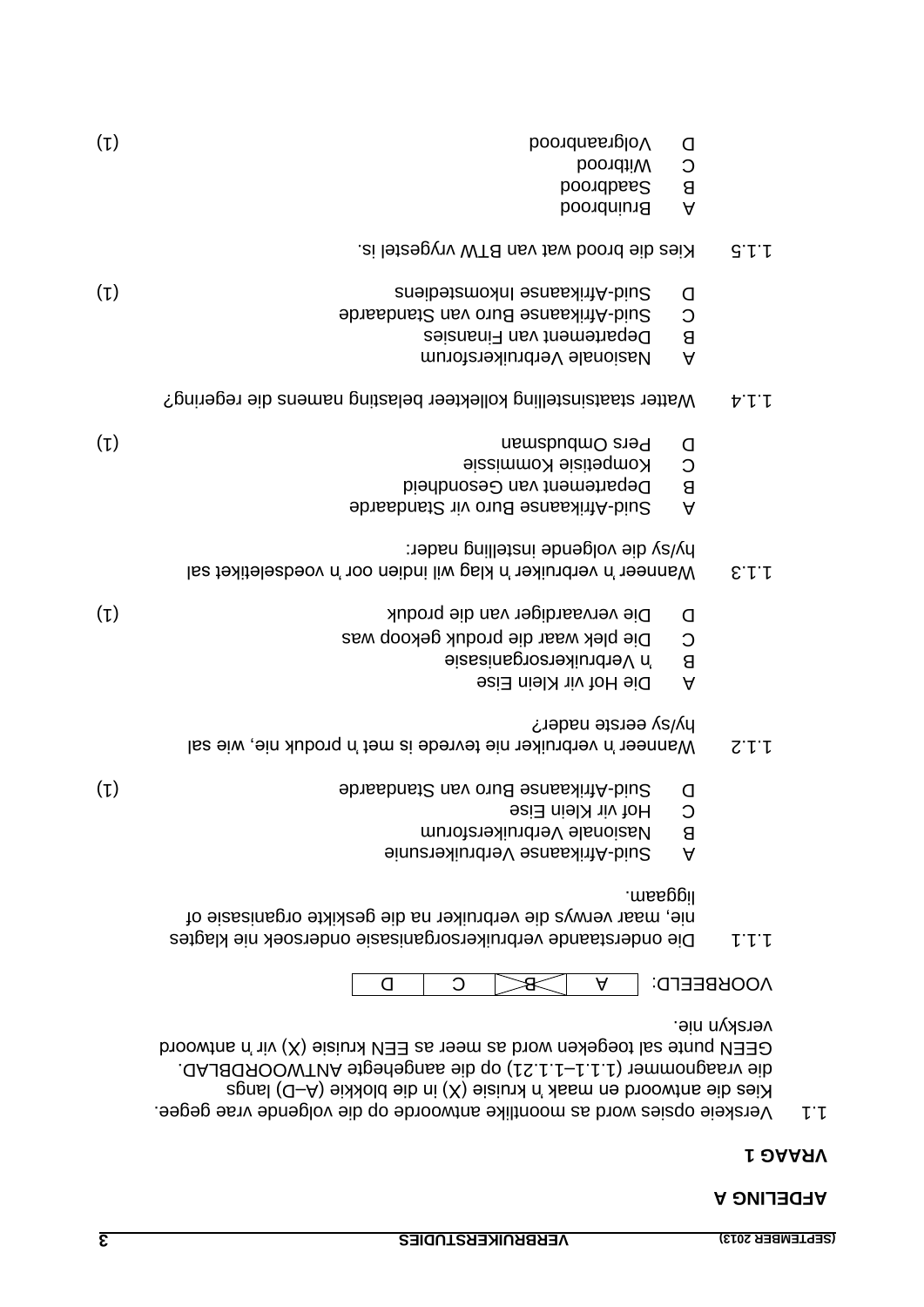### **INSTRUKSIES EN INLIGTING**

Hierdie vraestel bestaan uit VYF afdelings. 1.

| <b>081</b>             | <b>200</b>   | <b>JAATOT</b>                               |    |
|------------------------|--------------|---------------------------------------------|----|
| 04                     | 04           | E: Teorie van Produksie en Entrepreneurskap |    |
| 0Þ                     | 0Þ           | Behuising en Huishoudelike Toerusting       | G: |
| 04                     | 04           | Kleding                                     | C: |
| 04                     | 07           | Voedsel en Voeding                          | ∹a |
| 50                     | 04           | <b>Rortvrae</b>                             | ∵A |
| (AINUTE)<br><b>UYT</b> | <b>PUNTE</b> | <b>AFDELING</b>                             |    |

- AL die afdelings is VERPLIGTEND. 2.
- Beantwoord AFDELING A op die aangehegte ANTWOORDBLAD en plaas 3. ANTWOORDEBOEK. dit in jou
- Nommer die antwoorde korrek volgens die nommeringstelsel wat in hierdie 4. vraestel gebruik word.
- Begin ELKE vraag op 'n NUWE bladsy. 5.
- Sakrekenaar mag gebruik word. 'n 6.
- sinstruksie. The spelling en spelling aan 7.
- Skryf slegs met swart of blou ink.
- Skryf netjies en leesbaar. 9.